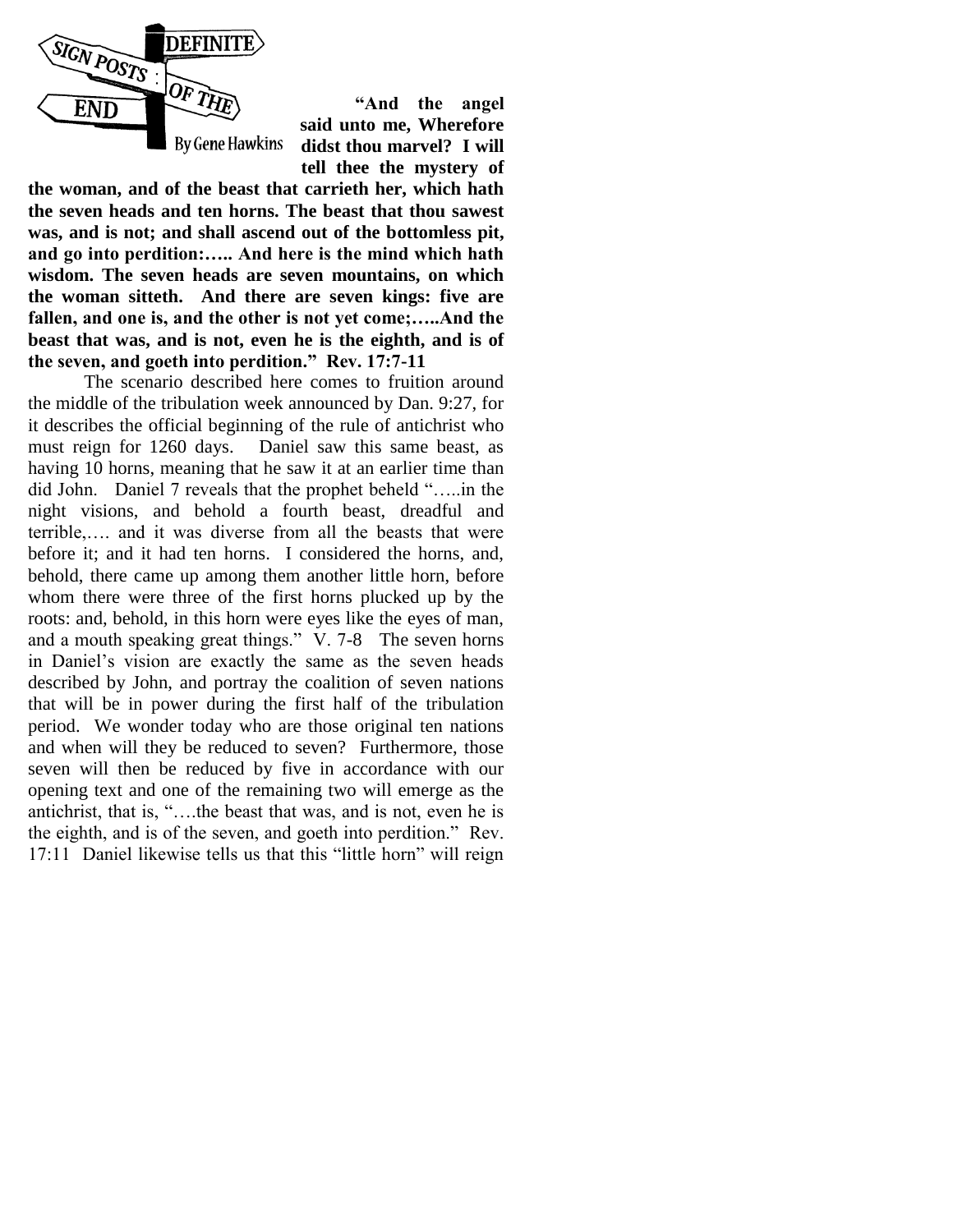for a "time, times, and half a time," which is three and one half years, or 1260 days, but who are these two remaining kings?

The nations that controlled the first three world empires are clearly identified by Daniel as Babylon, Medo-Persia, and Greece, but we do not have that luxury with this fourth beast, thus the participating nations are in no wise named. Scripture is, however, very plain in identifying specific characteristics of the global climate which will prevail in the end time and many of those signs are emerging daily. We are in the time Jesus designated as "the beginning of sorrows," and we see very clearly that deception, wars, rumours of wars, nation against nation, kingdom against kingdom, famines, pestilences, along with earthquakes in divers place are all in abundance today. Matt. 24:4-6 Luke 21 adds that there shall be "fearful sights and great signs shall there be from heaven." (what men refer to as acts of God) V. 11

Nation against nation and kingdom against kingdom virtually could apply to every government on the face of this earth, but what do we look for in ascertaining the nations, which will fit the criteria described by Daniel and John? Many prophecy scholars have wondered what nations would make up the ten horns portrayed by Daniel"s vision, and as previously noted in these sign posts, some have considered blocs such as NATO, or SEATO, The European Common Market, and others, but the numbers do not add up. Because of the recent global economic crisis, there is cause to believe that perhaps the G7 nations would fit the scenario outlined by Daniel and John. At present that group comprises the US, Japan, Britain, Germany, France, Italy and Canada. Both China and Russia would like to be a part of it and if they were admitted, along with one more, that would bring it to G10. According to Daniel, three of those nations would be removed thus bringing the total back to 7. We have also heard that those in charge of The International Monetary Fund (IMF) connected to these nations has considered dividing ten different regions into trading blocks, and whether those blocks would correlate with ten nations, we simply do not know. What we do know from scripture is that ten nations are going to form a coalition, and it is not hard to speculate, with the money woes around the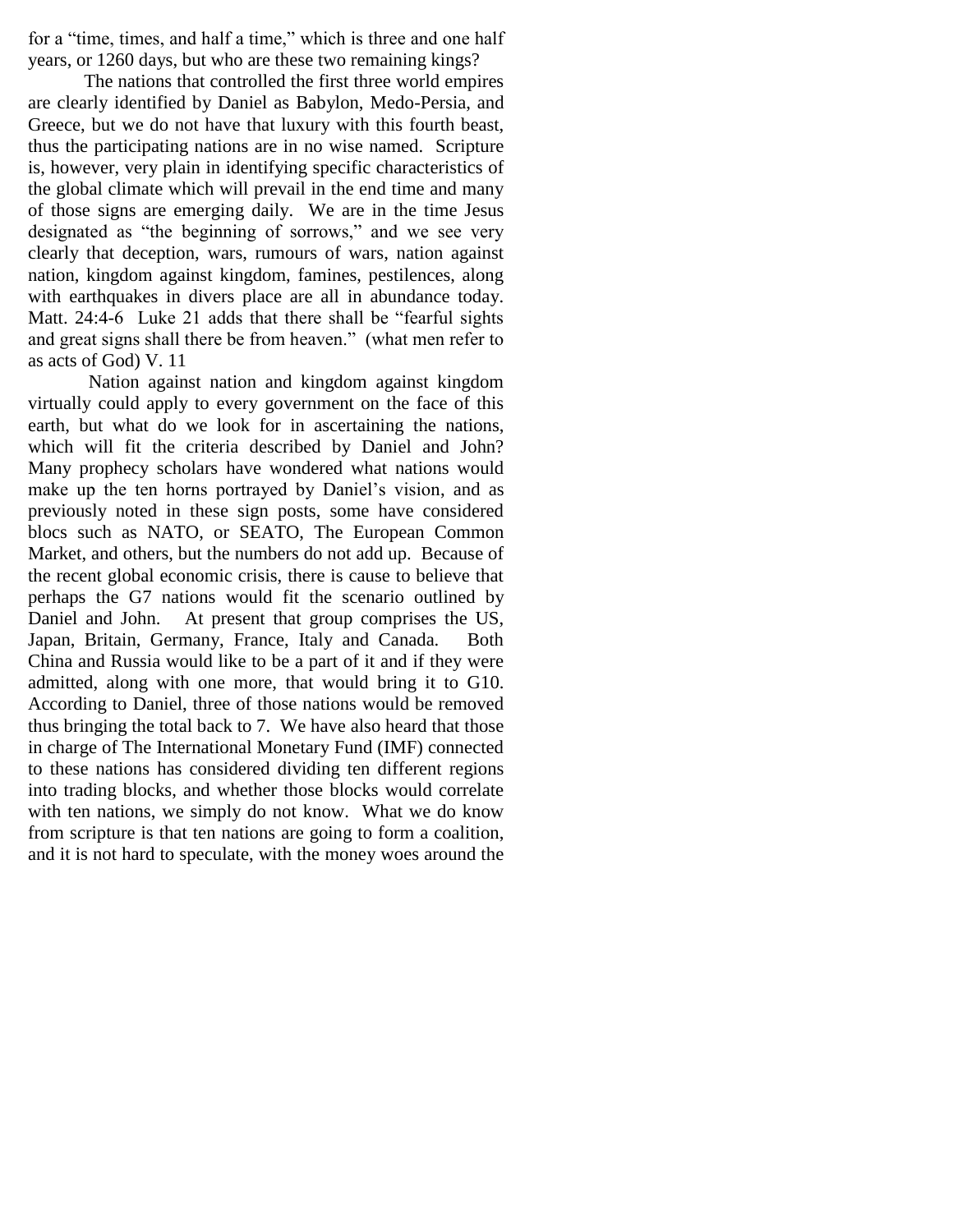world, that their common bond will be economic. Whether men want to recognize it or not, one world government will emerge and we believe very quickly. One world currency has been proposed more than once and some politicians in Washington are doing everything in their power to oppose the U.S. being a part of it. However, with the falling dollar and other governments around the world on the brink of collapse, some will surely insist that there is no alternative.

The recent oil spill in the gulf of Mexico has created chaos on many fronts, but news headlines are now focusing on the economic impact. The U.K. Guardian reports that "Barack Obama wrung an apology from BP and an agreement for the oil company to make a \$20bn down payment into a special compensation fund for the victims of the Gulf oil spill…The White House was insistent that the \$20bn was not a cap," meaning that BP"s financial obligations may continue for a very long time. In addition this same article goes on to say that "Obama also extracted a commitment from BP for a \$100m fund for oil rig workers put out of work by the moratorium on drilling – which the oil company had been resisting." The language in this article, from England"s perspective, is not hard to interpret as presenting a considerable strain between these two nations, and it seems that money always creates controversy whether it be between nations or individual people. This leaking oil well, along with a host of other chaotic "natural disasters" (acts of God) such as earthquakes, volcanic eruptions, and floods simply reinforce the fact that the problematic climate described by Jesus, is producing more and more obstacles that are beyond the control of men, and all of them are literally draining the coffers of nations around the world. America is still reeling from Katrina, but when Haiti was hit by the hurricane, and other nations are plagued with devastating earthquakes, foreign aid is expected. We can only wonder how long it will be before many of these nations will unable to send such relief. According to God"s Word, these disasters will increase yet more and more and it is not hard to imagine that this economic chaos will have a definite impact on what nations will be a part of the seven headed coalition of the end time.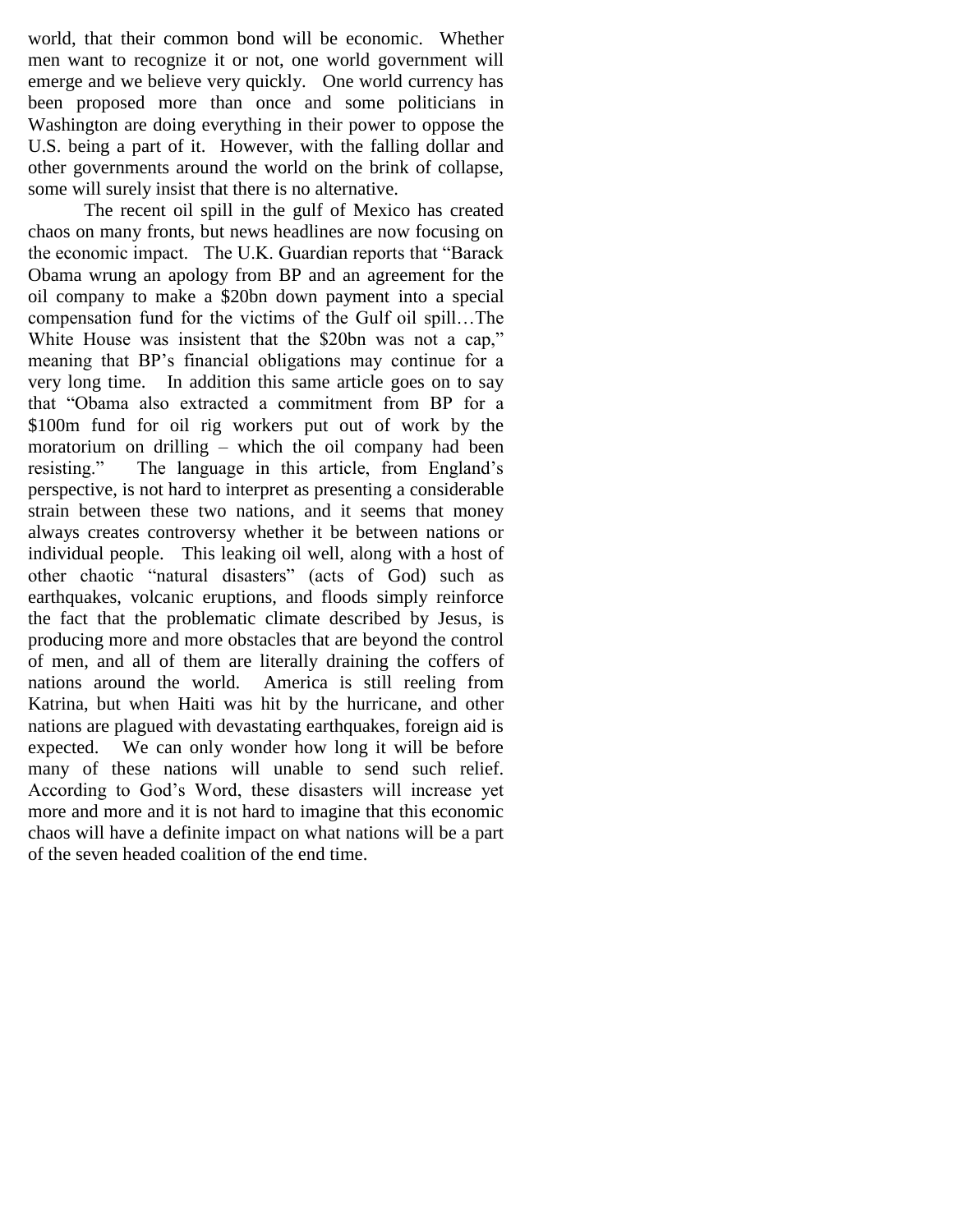We know that three prominent horns or nations will in fact be removed, and with the out of control spending of the U.S. government, it is not hard to imagine that America could well be one of them. Scripture is very emphatic that the "….borrower is servant to the lender," (Prov. 22:7) and any nation indebted to another will be forced into this subservient role. Some may recoil at identifying America as one of those deposed nations, but I am persuaded that this seven-headed coalition must of necessity be comprised of goat nations who are bent on Israel"s destruction. I am of the opinion that all three of the horns to be removed will be sheep nations, and as we learn from Matt. 24:32-46, only these sheep nations will be preserved to continue as a nation in the Millennium. So maybe this removal is really an expression of The Grace Of God. There has been much speculation, and many searching for specific signs to identify from whence the antichrist might come. According to our text only two nations will be left standing by the middle of the week, and with the volatile changes occurring in our world, the entire political landscape could change in a heartbeat. Scripture is very clear on this matter, for the impenetrable Babylon The Great came to an end in only one night. Dan. 5:30-31 At present Russia and China would seem to occupy center stage. If we consider the economic scenario presented above, "the little horn" that deposes three others could well apply to either Russia or China, for that little horn could indicate a "newcomer," a reference to time rather than might or power. In addition Russia is fast becoming the strongest military force since they along with the U.S. posses 90% of the world"s nuclear arsenal. The recent arms agreement between these two countries however, has almost eliminated America as a nuclear force for the President has gone on record not only of reducing the nuclear arsenal, but stating unequivocally that he would not use such weapons even in the event of an attack. Most of the world communities do not see Russia relinquishing her power and following that same path.

China on the other hand seems to be the frontrunner in economic stability. Former President Bill Clinton stated recently on an NPR broadcast that China holds 90% of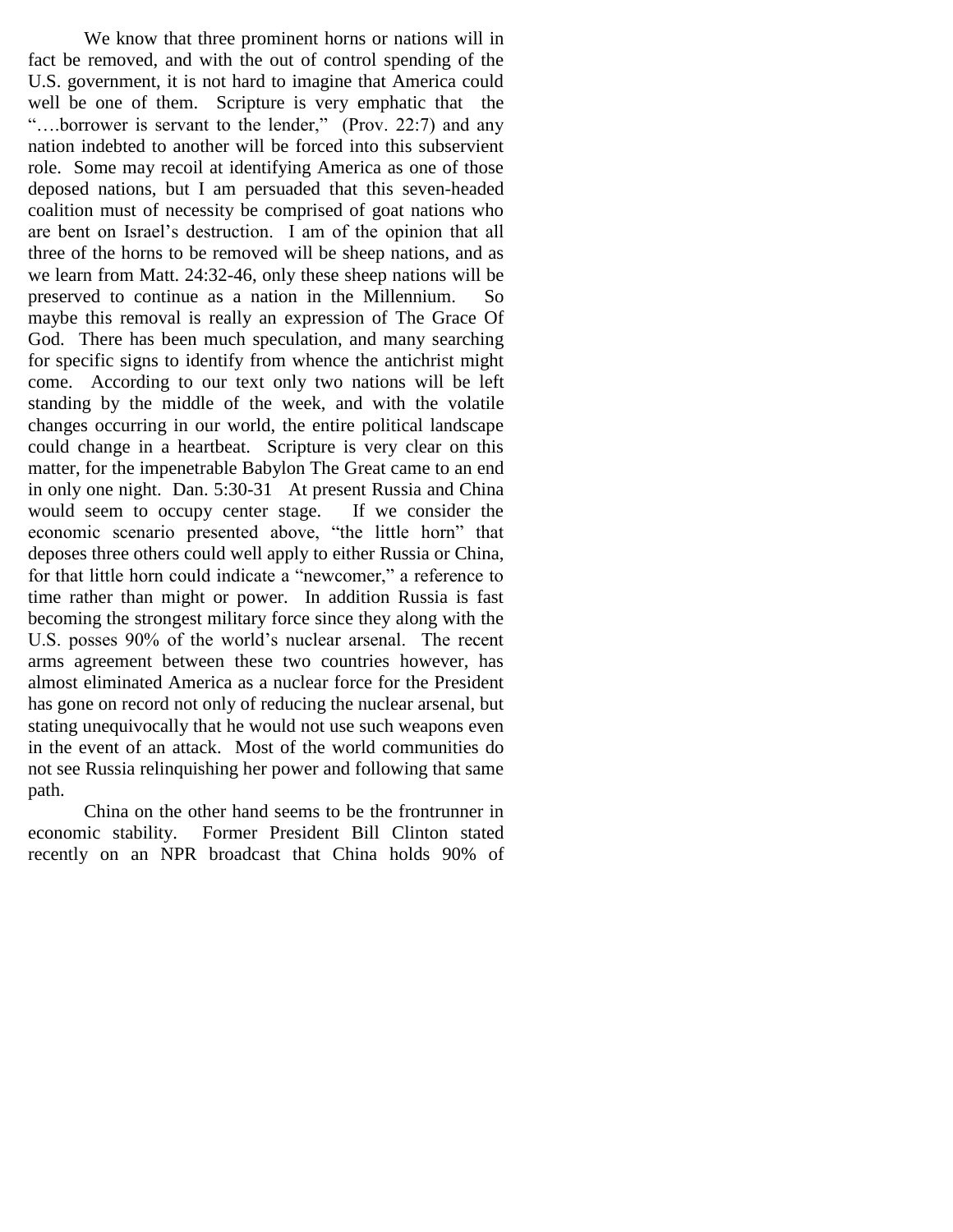America"s debt and has the freedom to sell that debt to any other nation if she desires to do so. Another radio report states that America has 130 trillion dollars in unfunded liability, simply because she has spent much more money than she actually has. It is not a great stretch to see that America, along with two other of the G7 nations, could easily be eliminated due to economic collapse.

Such news could have a tendency to bring great panic to the hearts of some, and if Christians are not looking steadfastly to be taken out of this world, such panic is justified. But for those around the world, looking and longing for that meeting in the air, our own hearts may be truly broken, when we consider the possibility of a national collapse. I think, however, that we are not unlike Daniel who knew the 70 year captivity was coming to and end, freedom was near, yet the first 19 verses of Daniel 9 do not reflect jubilation. Likewise, we are looking earnestly for the coming of Jesus, yet our own hearts are grieved by the conditions that prevail in our beloved country. Our only recourse is to heed Jesus words from Luke 21, "And when these things begin to come to pass, then look up, and lift up your heads; for your redemption draweth nigh." V. 28 There surely must be a time when we actively claim the fact that we are citizens of heaven and Jesus said when these things "**begin**" to come to pass, we are to rejoice for we surely are to be delivered out of this world. Faith will lay hold of that glorious prospect and we surely can be filled with jubilation rather than grief. *\*\*\*\*\*\*\*\*\*\*\*\*\*\*\*\*\*\*\*\*\*\*\*\*\*\*\*\*\*\*\*\*\*\**

## *HIS CLAIM OF LOVE*

**Let heathen rage and stand in unbelief -- My heart, my thoughts are fixed, O God, on thee! Though self or friends or world shall bring me grief, The love of Christ alone hath claim on me!**

**Let voices call--not one shall turn my face From Him who gave Himself to set me free-- My ears are deaf to everything but Grace That binds my life to God eternally. -- Eltha N. Furman**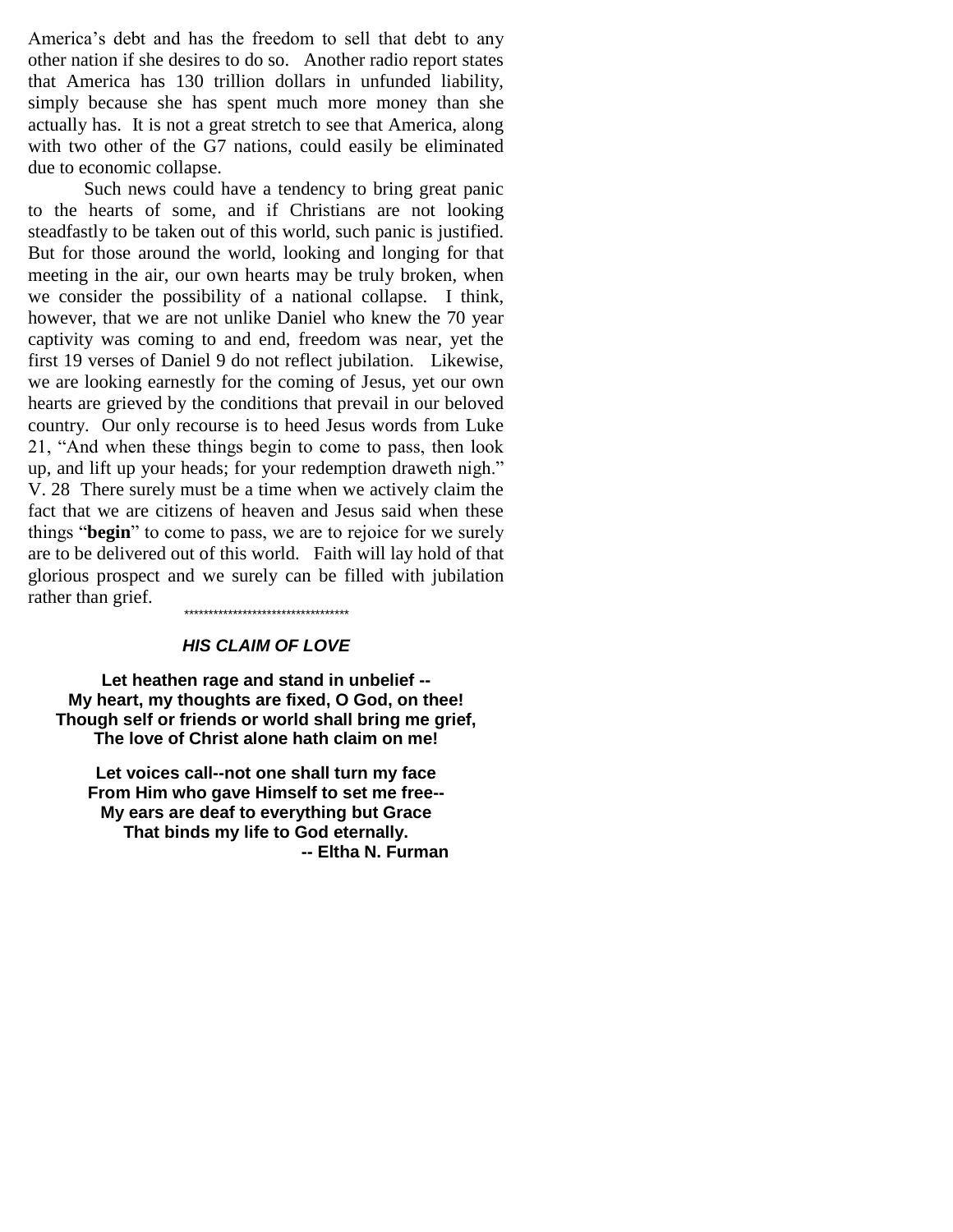## **THE FULLNESS OF THE HOLY SPIRIT** J. Oswald Sanders

**"IF ANY MAN THRIST." HE CRIED. "LET HIM COME UNTO ME AND DRINK. HE THAT BELIEVETH ON ME…FROM WITHIN HIM SHALL FLOW TORRENTS OF LIVING WATER. BUT THIS SPAKE HE OF THE SPIRIT, WHICH THEY THAT BELIEVE ON HIM SHOULD RECEIVE: FOR THE HOLY SPIRIT WAS NOT YET GIVEN; BECAUSE JESUS WAS NOT YET GLORIFIED." John 7:37-39.**

These verses foreshadow the outpouring of the Holy Spirit upon the believers at Pentecost, and thereafter upon all who believe: "for," says Peter, "the promise is unto you, and to your children, and to all that are afar off, even as many as the Lord our God shall call" - Acts 2:39.

The consecration of Aaron as High Priest, is an exquisitely chosen illustration of this truth. The holy anointing oil with which he was consecrated was so lavishly outpoured upon his mitered head, that it streamed down upon his body, reaching even to the fringe of his priestly garments. The Psalmist takes us into this ceremony thus: "It is like the precious oil upon the head, that ran down upon the beard; that went down to the skirts of his garments" - Psalm 133:2.

Pentecost provides the interpretation of this beautiful symbolic act. On Christ our Head was poured out the unction of the Holy Spirit in unmeasured fullness. With such profusion was this anointing bestowed, that it flowed down upon His mystical body, reaching to its last and least member, the very skirts of His garments.

And yet today there are thousands of Christians living as though there had been no day of Pentecost, as though there were no share for them in this Pentecostal effusion. Here lies the root cause of our individual and collective spiritual barrenness and pitiable powerlessness.

To a company of gifted Christians who had already been blessed with every spiritual blessing, who had been sealed with the Spirit, the earnest of their inheritance, the Apostle Paul rings out this command: "Be not drunk with wine wherein is excess, but be filled with the Spirit" - Eph.5:18.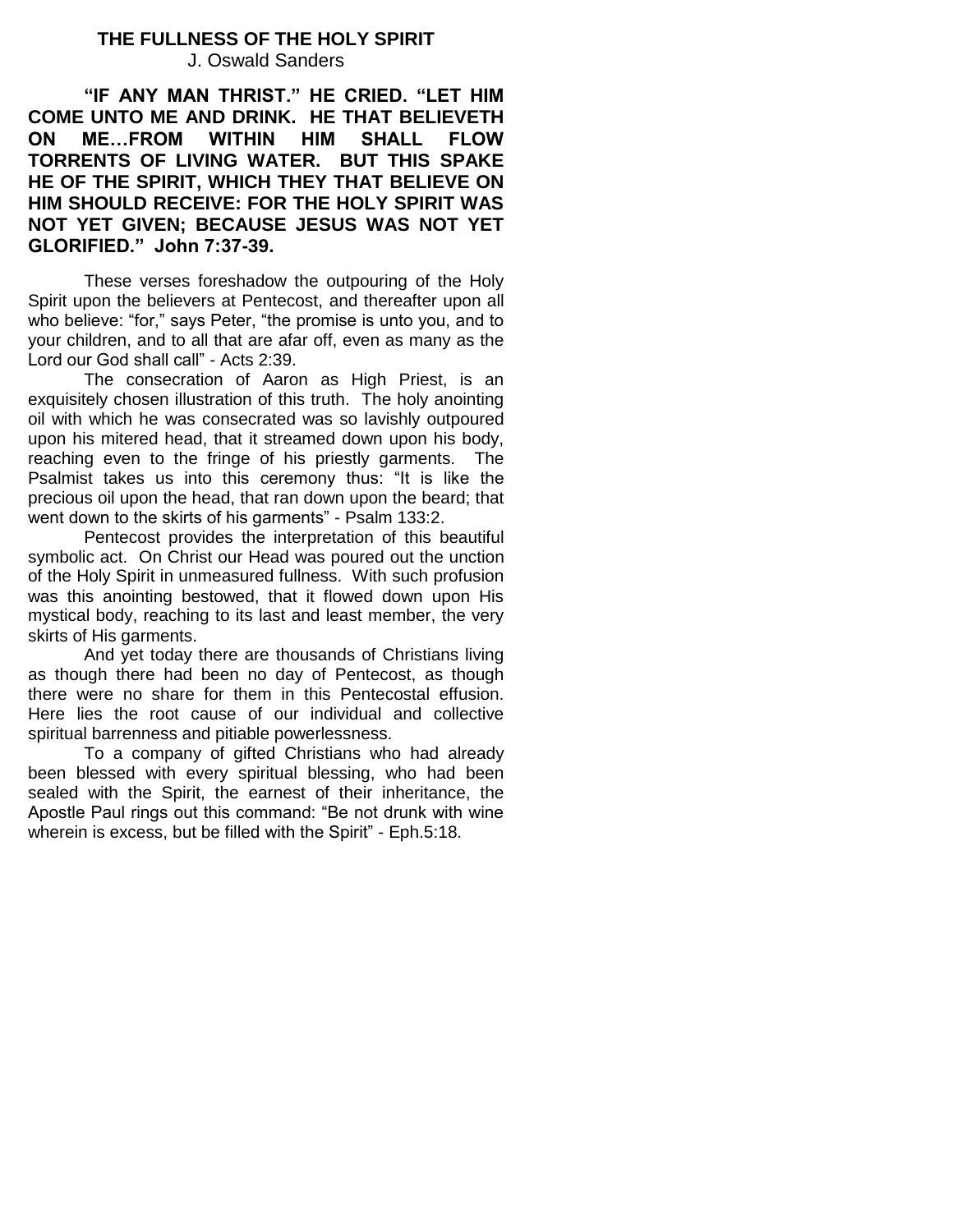There is a possibility of excess in drinking wine, but not in drinking deeply of the Holy Spirit. Wine is the devil"s stimulant, but the fullness of the Holy Spirit is the Divine stimulus. Paul"s dual command, presents both a comparison and a contrast. Like wine, the fullness of the Holy Spirit produces unnatural boldness, utterance, power, optimism. See that one who is intoxicated. He is afraid of no one. His stammering tongue has been loosed. He feels equal to saying anything. Failure is unthinkable. He feels exhilarated by a power entirely outside of himself. Such are some of the effects on the timid believer who is filled with the Spirit. But in contrast, the fullness of the Spirit results in wisdom instead of folly, self-control instead of riot, holiness instead of hellishness.

The Spirit-filled life is the life of the yielded believer dominated, controlled and empowered by the Holy Spirit. It is the life of Christ manifested in the believer. It is I Corinthians 13 translated into experience. It is the life after the pattern of the early church.

1. **The Purpose of the Fullness.** This life is for every Christian in every-day life. It is the only normal Christian life as depicted in the New Testament. It is not reserved for a select few, or for extraordinary conditions and circumstances.

Some years ago a friend of mine, who was entirely ignorant of the Scriptures, was converted. He came to the New Testament with a simple, believing mind. He read the Acts of the Apostles with a bounding heart, but when he became more intimate with the body of Christians among whom he moved, he saw an appalling discrepancy between the Apostolic pattern and the present-day reality. Was it all a mirage? Was such a life impossible? It seemed not. At this crisis he was invited to attend a convention where he fellowshipped with some of God's choicest saints, and was fed with the finest of the wheat. He exclaimed, "They"ve got it here!"

This Divine Provision is for every relationship of life. In the verses immediately succeeding this command, the Apostle unfolds its effects on husbands and wives, parents and children, masters and servants. It covers the whole scope of our daily lives. It is for every occupation, whether secular or sacred. It is for old and young, male and female. God has no favorites. Listen to the terms used to describe its application: "All flesh"; "sons"; "daughters"; "young men"; "handmaidens";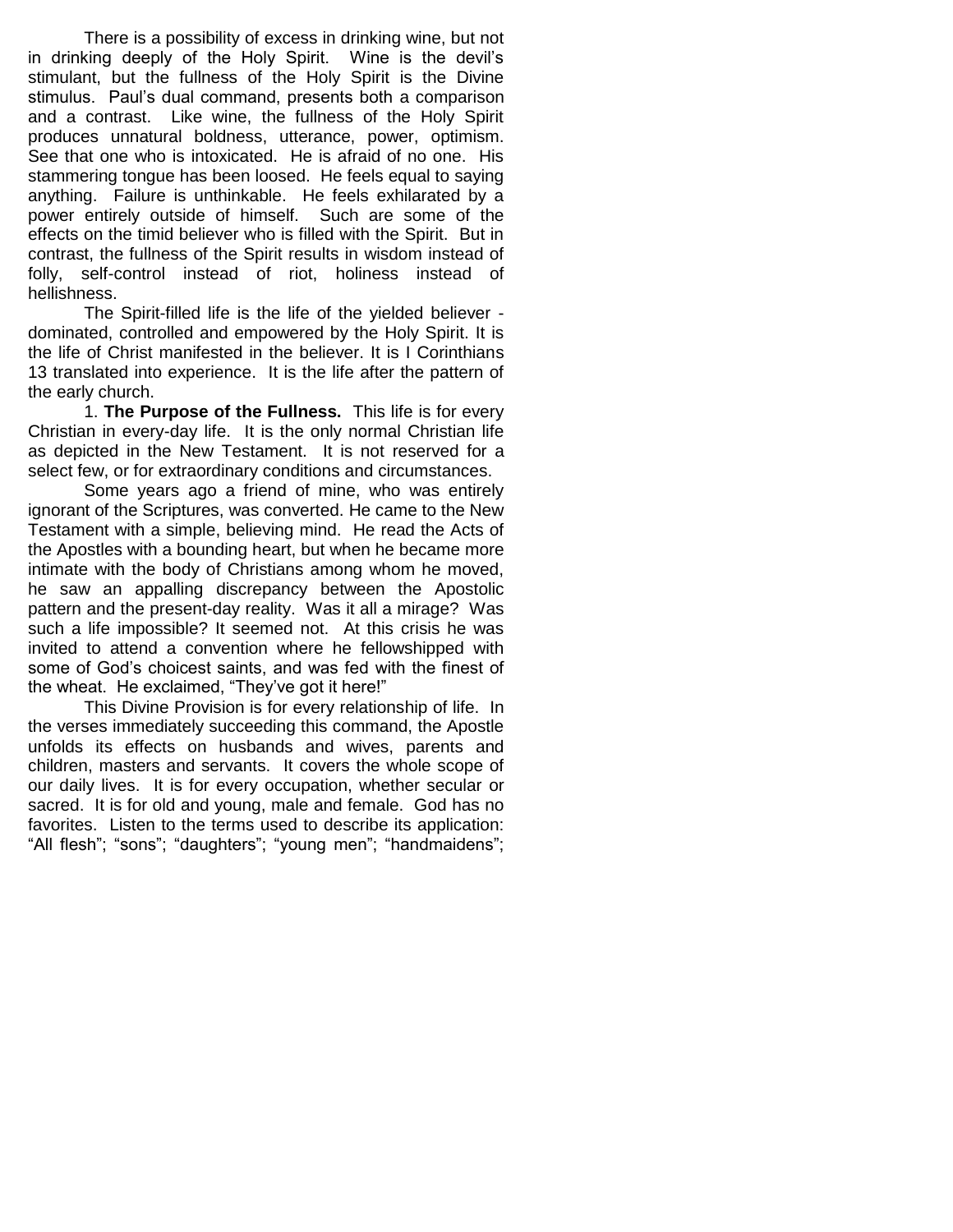"old men"; "your children"; "them that are afar off"; "as many as the Lord our God shall call." Surely no one has the slightest excuse for thinking that this life is not for them. It is possible for all of us to be constantly "full of the Holy Spirit." Such a life is for every one, for every day, in everything. Remember that of the 120 present on the day of Pentecost, the majority remained hidden believers, serving the Lord in their ordinary walks of life. Only twelve of them were apostles.

2. **The Effects of the Fullness.** First and foremost, the fullness of the Spirit imparts a new consciousness of Christ. For testimony to this, one can appeal to the Scriptures, to the experience of the saints of all ages, as well as to the witness of personal experience. "He shall glorify me; He shall receive of mine and shall show it unto you." John: 16:4. The first operation of the Holy Spirit will be to make real to your inner consciousness, not Christ on the Cross only, but Christ in the heart, a living Christ. What a vivid consciousness of their glorified Lord characterized the life and witness of the early Church. Christ did indeed dwell in their hearts by faith, through the strengthening of His Spirit. Are you enjoying this consciousness?

Furthermore it equips for spiritual conflict. Upon entering the Spirit filled life, it not infrequently happens that the conflict instead of abating, increases in intensity, but it is now waged on a different plane, and with weapons no longer "carnal but mighty through God." This was the experience of the Lord Himself. "And Jesus being full of the Holy Ghost, returned from Jordan and was led by the Spirit into the wilderness, being forty days tempted of the devil"- Luke 4:1,2.

The Spirit, Who led Him into the wilderness to be tempted of the devil, was with Him in the temptation to give Him triumph in it. We cannot escape from temptation but we can conquer in it, through the Spirit. Are you "more than conqueror" in the conflict?

Boldness in witnessing is another element in the Pentecostal blessing. Immediately after he was filled with the Spirit, Peter the coward, became Peter the courageous. The other disciples, who forsook Jesus and fled and were in daily fear of their lives, were suddenly transformed. "Ye shall be witnesses unto Me"-Acts 1:8. "And they were all filled with the Holy Ghost, and they spake the Word of God with boldness."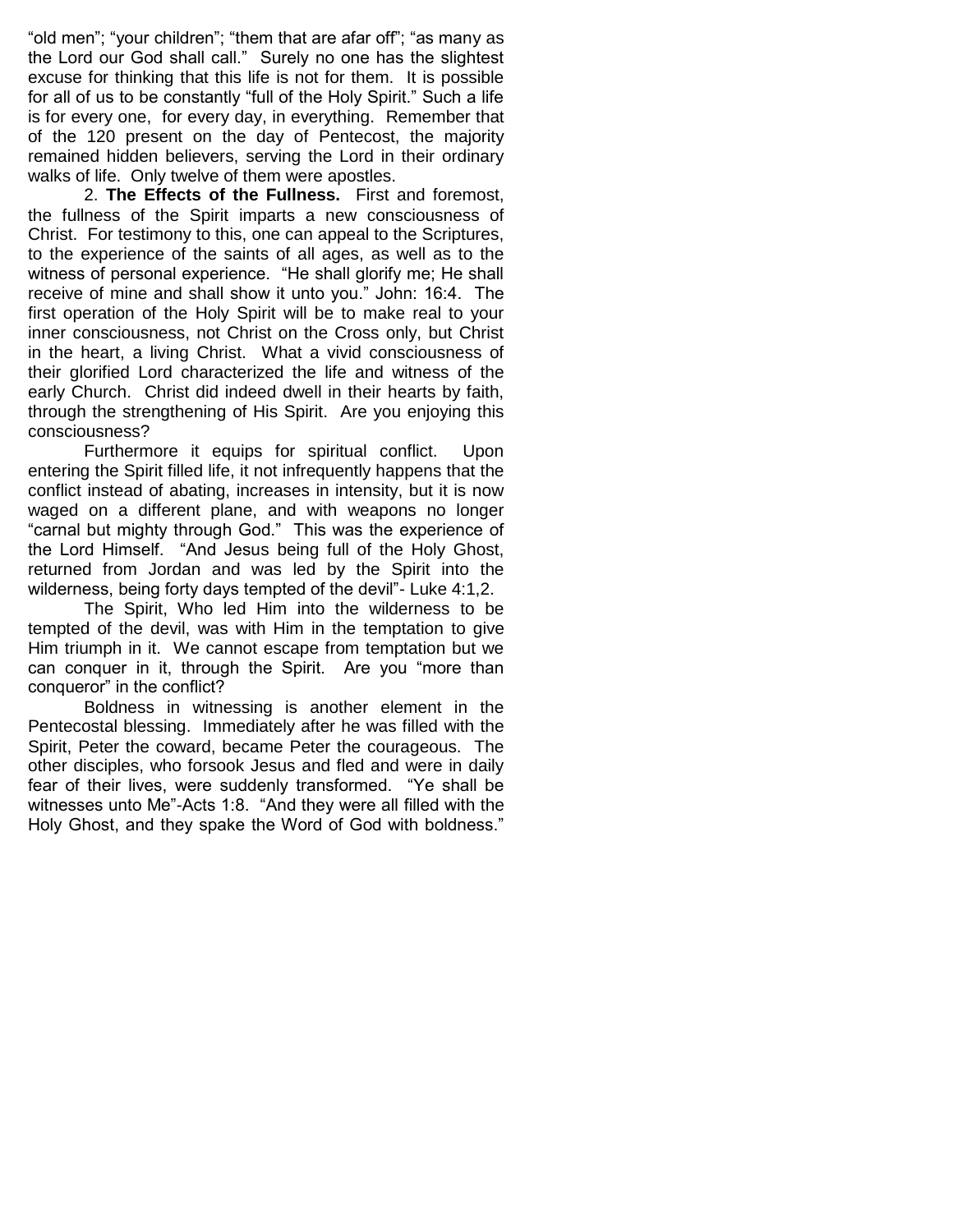Acts 4:23. Not only does the fullness of the Spirit result in boldness, but also power in witnessing.

"Ye shall receive power when the Holy Ghost is come upon you, and ye shall be my witnesses." Acts 1:8, R.V. "And with great power gave the apostles their witness." Acts 4:33, R.V. "My preaching was in demonstration of the Spirit and of power." I Cor. 2:4. Powerless and ineffective preaching and witnessing would be unknown if all enjoyed the Spirit's fullness. When Christ called His disciples to undertake a superhuman task, He endued them with the supernatural power of the Holy Spirit, the reason being, that wherever He is in fullness, He manifests Himself in power. After Pentecost, Peter's sermon became liquid logic and flaming eloquence. How was it received? "They were pricked in their hearts and said…..What shall we do?" How was the message of the Spirit-filled deacon Stephen received? "They were not able to resist the wisdom and the Spirit by which he spake." "They were cut to the heart." There is no ineffectiveness here, no uttering of pious platitudes.

Lastly. The Spirit's fullness fits us for suffering and sacrifice. Those who associate this blessing only with ecstatic emotional experiences and great revivals, have not read their Bibles carefully. "Stephen, full of the Holy Ghost said…..and they ran upon him with one accord, and cast him out of the city. And they stoned Stephen….and he cried with a loud voice, Lord, lay not this sin to their charge." Acts 7:55-60. "The Lord said to Ananias…. He is a chosen vessel unto me…I will show him (Paul) how great things he must suffer for my sake….And Ananias said, Brother Saul, the Lord hath sent me…..that thou mightest be filled with the Holy Ghost." Acts 9:15-17.

Note in each case the close connection between the infilling and the suffering. And who suffered so much as the Spirit-filled Paul? We can glorify God as much in the fires of suffering as in the floods of revival.

3. **The Manifestation of the Fullness.** This will vary with the individual, since no two are alike, either physically or temperamentally. With some, the result may be a deep emotion, with others, a deep peace. With some, it will be volcanic and ecstatic, with others, restrained and restful. But it is to be remembered that these emotional states are only the accompaniment, and not the essence of the experience. As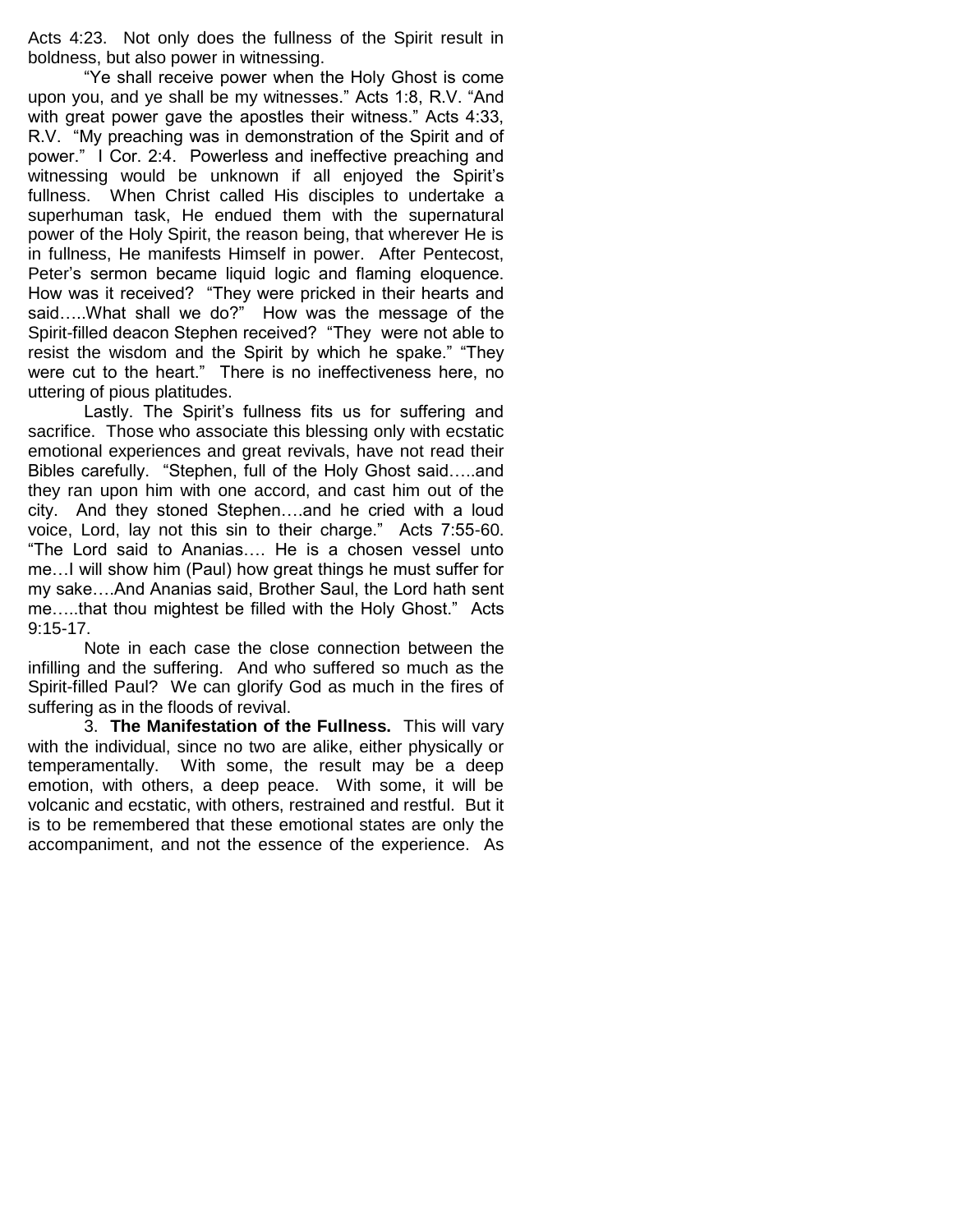someone has said, the New Testament has drawn up no code of sensations which must be experienced by the believer. It is a blessing which results from faith not from feeling, and which issues in sanity, not in eccentricity.

But the fullness will manifest itself pre-eminently in a supreme consciousness of Christ, an increased holiness of character, and marked power in service.

Then, too, it is for ordinary Christians in ordinary Christian service. There came a crisis in the affairs of the early Church. A murmuring arose over the administering of relief to the needy. The Apostles, feeling that they had been called especially to the ministry of the Word and prayer, were loath to sacrifice these for this equally necessary, though less important, service. What was the solution?

"Wherefore, brethren, look ye out among you seven men of honest report, full of the Holy Ghost and wisdom, whom we may appoint over this business." Acts 6:3. These early apostles insisted on having only Spirit filled men to administer even the social activities of their church life, care for the poor and handle the finances. The fullness was not bestowed in order that they might work miracles, but in order that they might do hidden work in a God-glorifying manner. The life-giving touch of the Spirit is necessary in all our work.

But it is also for specially-called Christians for special work. It is an entirely unscriptural idea, that all believers are equally called and equipped to do the work of an evangelist, or a pastor, or a teacher. These gifts are given only "to some."

Peter, in prison with John, is called upon to make a defense of the activities of the infant Church before the High Priests. Much hangs on the wisdom and cogency of his answer. This is no ordinary occasion. How does God equip him for this emergency? "Then Peter, filled with the Holy Ghost, said unto them, Ye rulers of the people and elders of Israel…..Now when they saw the boldness of Peter and John….they marveled; and they took knowledge of them that they had been with Jesus….So they let them go" - Acts 4:8,13,21.

From the tense of the verb "filled," we learn that this was a special, sudden filling of the Holy Spirit to equip for the special emergency that had arisen.

Paul and Barnabas had set out on their epoch-making missionary tour. The whole future of the Christian Church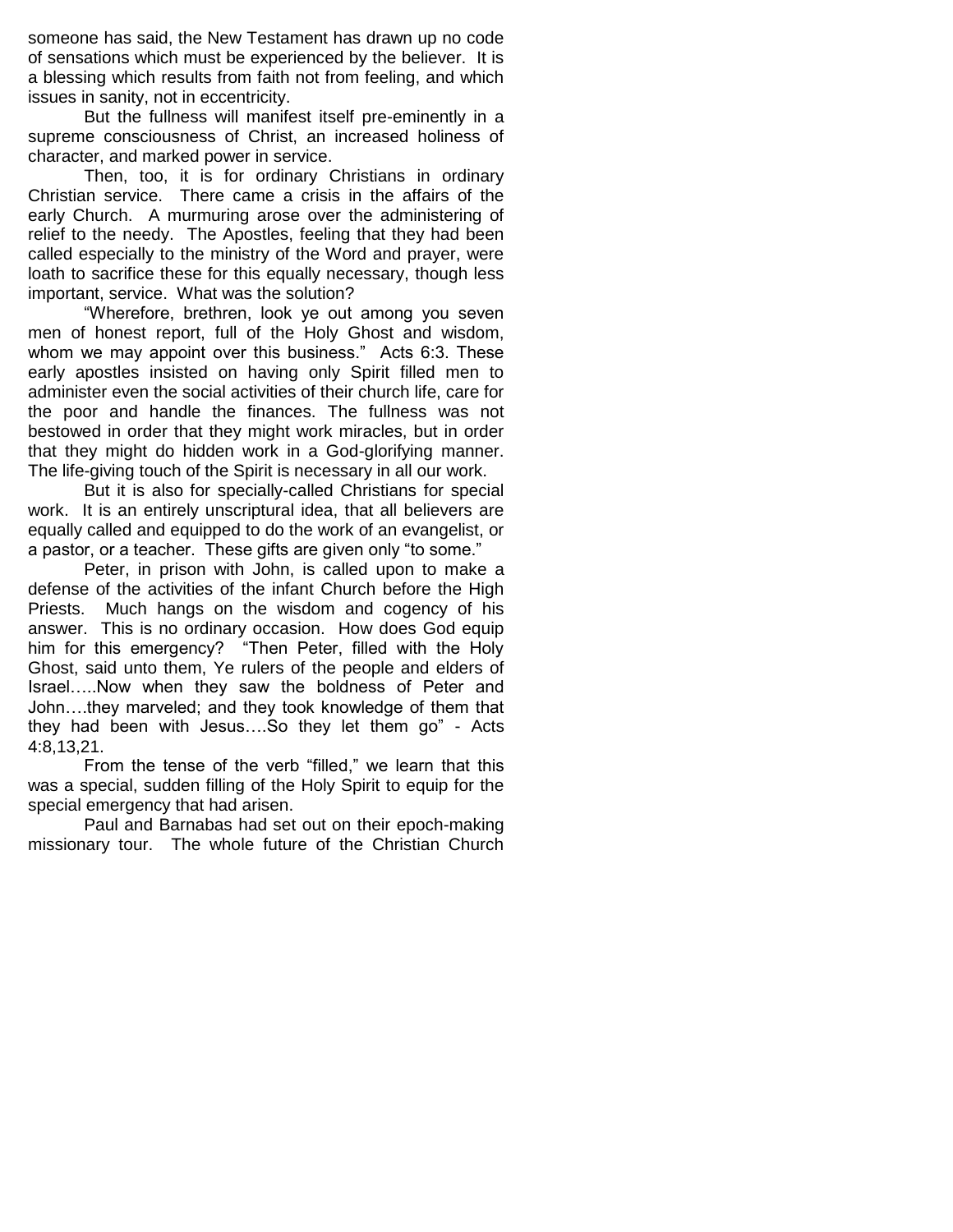hung on its successful issue. They came in their journey, to Paphos, where the deputy of the country manifested a deep interest in their message. But Satan had his emissary ready to hinder the work of God in the person of Elymas the sorcerer, who "withstood them" and sought "to turn away the deputy from the faith." How will they deal with this situation?

"Then Paul, filled with the Holy Ghost, set his eyes on him and said, O full of all subtility…..thou shalt be blind." Acts 13:9-11. In these abnormal circumstances, Paul received a special filling, as the tense of the verb again suggests, for the special ministry of discipline. The filling in this sense is spasmodic, received as the need arises. For every unusual demand, God has an unusual supply. Whenever we are called upon to exercise some special or critical ministry, there will be a special equipment of grace and power awaiting us.

Lastly, this fullness of the Spirit is for fruitfulness for every Christian. What is fruit but overflowing life? The abundant life from the root expresses itself in the branch in its fruit. The River Nile is of little use to Egypt until it overflows. The bearing of fruit is entirely unconscious and effortless on the part of the branch. So it is with the Christians. "I have chosen you and ordained you that ye should go and bring forth fruit, and that your fruit should remain." John 15:16. "The fruit of the Spirit is love, joy, peace, longsuffering, gentleness, goodness, faith, meekness, self-control." Galatians 5:22,23. It is impossible for a Spirit-filled believer to be barren, of either graces of character, or of fruit in service.

4. **The Condition of the Fullness.** As one approaches this aspect of our theme, one is greatly cast upon the Holy Spirit Who alone can lead the longing soul into the blessed experience commanded so clearly in the Word. May He lead you in now if you have not had this experience. Will you come step by step with me?

(a) **Acknowledge.** Have you been brought to this definite acknowledgment? "I am not filled with the Holy Spirit"? Until you acknowledge your lack, He can lead you no further. Doubt and fear must be surrendered. Do not let some un-confessed sin load you down with guilt and thus hinder you from being free with the Lord. You can claim this blessed cleansing of I John 1:2. "If we confess our sins, He is faithful and just to forgive us our sins and to cleanse us from all unrighteousness."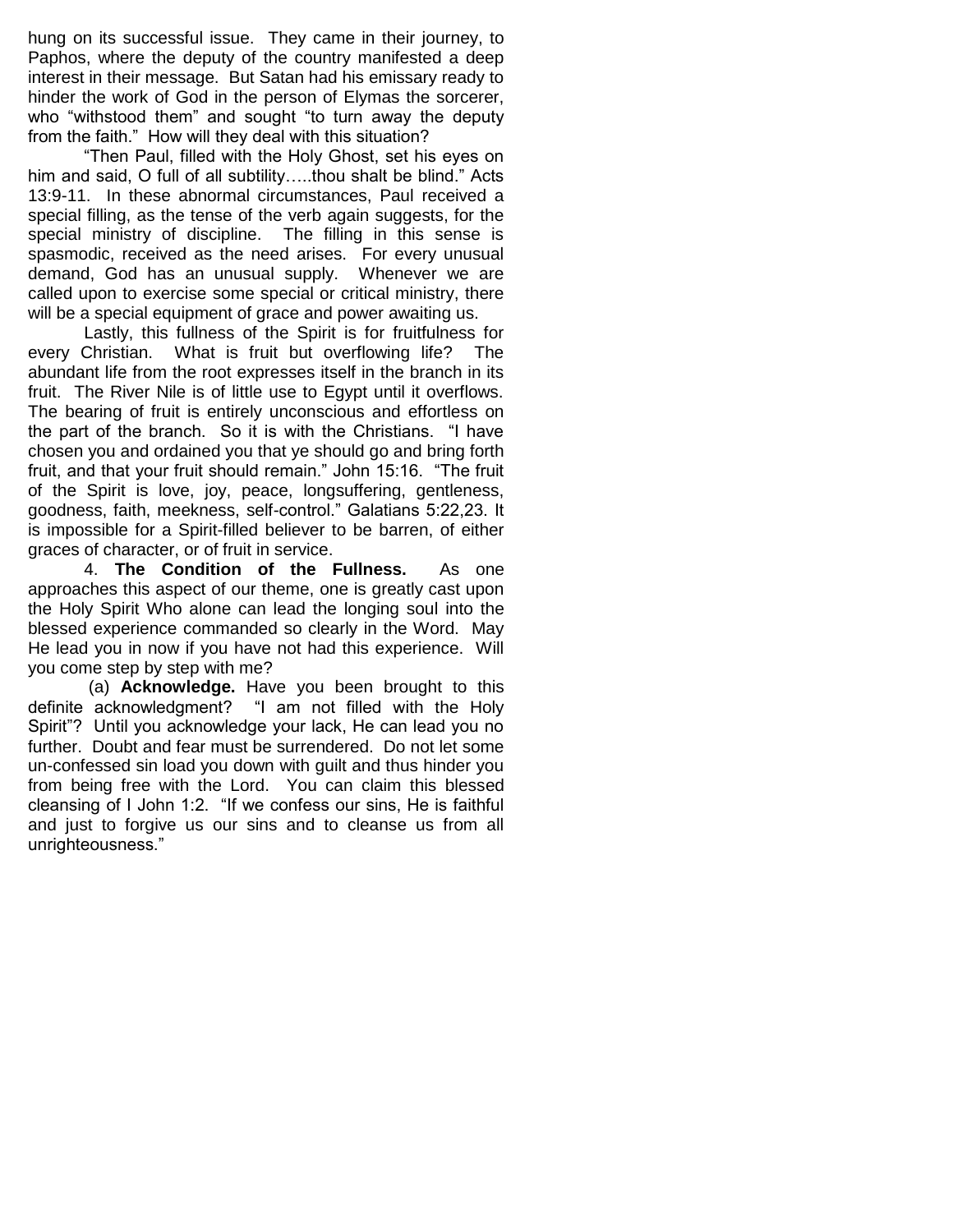(b) **Ask,** Confidently and importunately, for the promised fullness. "IF ye then, being evil, know how to give good gifts unto your children, how much more will your heavenly Father give the Holy Spirit to them that ask Him." - Luke 11:13. "Ask and ye shall receive, that your joy may be full." - John 16:24.

You are asking God, in response to your absolute surrender, to impart the Holy Spirit's fullness, so that you may have Him dwelling in you to the full, unhindered in exercising all of His Divine attributes.

Have you surrendered to the Lordship of Christ? For where this is absent, the Holy Spirit will not dwell in His fullness. You are not asked to submit to some cruel tyrant who will deprive life of its joy, but to the One with the nail-prints in His hands. It is at this point that the battle often rages.

A student came into my office for conversation. Before long it became apparent that his life was un-surrendered, and that the battle centered around one cherished ambition. Acting upon a suggestion gleaned from an address by Dr. Scroggie, I made the issue clear to him from three words in Acts 10:14, "Not so Lord," pointing out that Peter"s statement was an impossible one. If Christ were his Lord and Master in reality, he dare not say, "Not so," to Him. If he said, "Not so," it was tantamount to denying His Lordship. I wrote the three words on a card, handed it to him, asking him to take it to his room, pray over it, and strike out one or other of the selfcontradictory statements.

When I came down next morning, I was anxious to learn which words had been deleted. To my delight I found the card on my desk with the two words "Not so" struck out, and better still, these two words substituted. "Master and - Lord." Can you say these words? Do not fear to yield to Him. Then only are you in a position to ask and receive. Say" "Lord, I have yielded myself to Thee, body, soul, and spirit, to be and do and go as Thou dost direct. I now ask Thee to fill me with Thy Spirit, that I may render obedience to Thy command."

(c) **Accept.** It is not sufficient merely to ask, we must accept by an act of faith what He has promised and we have asked. How did the Galatians receive this blessing? "That we might receive the promise of the Spirit through faith." Gal. 3:4. "And this is the confidence that we have in Him, that if we ask anything according to His will, He heareth us: and if we know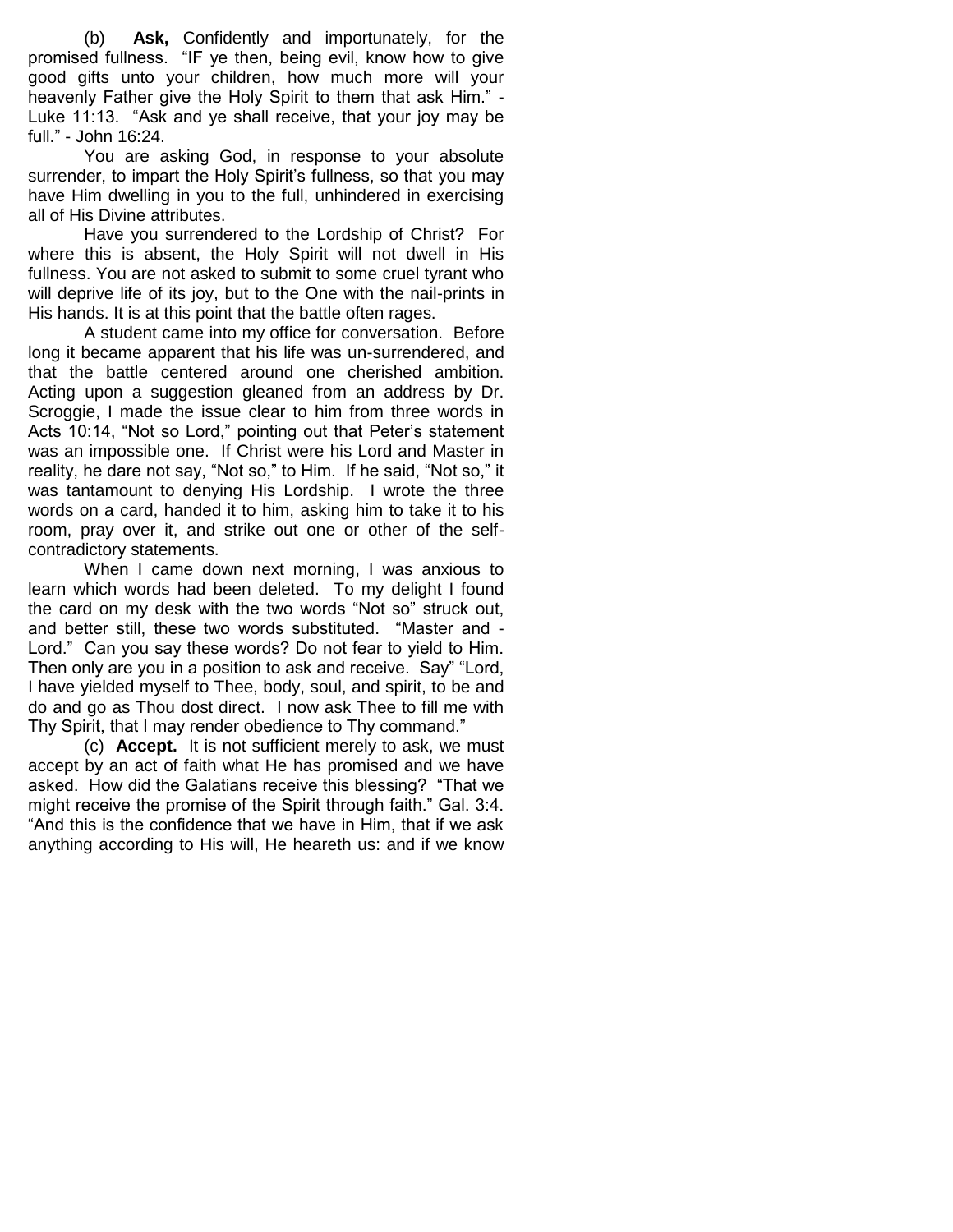that He hear us, whatsoever we ask, we know that we have the petition desired of him." I John 5:14,15.

The filling is not our responsibility, but God's. We cannot fill ourselves. When we have complied with God"s conditions, we may with absolute certainty, on the authority of the above Scriptures, know that our petition has been granted. And then, although there may be no immediate gush of blessed emotion, go on your way reckoning that God has fulfilled His Word. "for He cannot deny Himself."

# I KNOW A NAME

*I know a soul that is steeped in sin, That no man's art can cure; But I know a Name, a precious Name, That can make that soul all pure.*

*I know a life that is lost to God, Bound down by things of earth; But I know a Name, a precious Name, That can bring that soul new birth.*

*I know of lands that are sunk in shame, Of hearts that faint and tire; But I know a Name, a precious Name, That can set those lands on fire.*

*I know a Name, a precious Name, Its sound is a brand, its letters flame, I know a Name, a precious Name, That WILL set those lands on fire. -- Author unknown*

- \* To ignore an insult is the true test of moral courage.
- \* A cynic believes other people are as bad as he is.
- When God measures a man, He puts the tape around the heart instead of the head.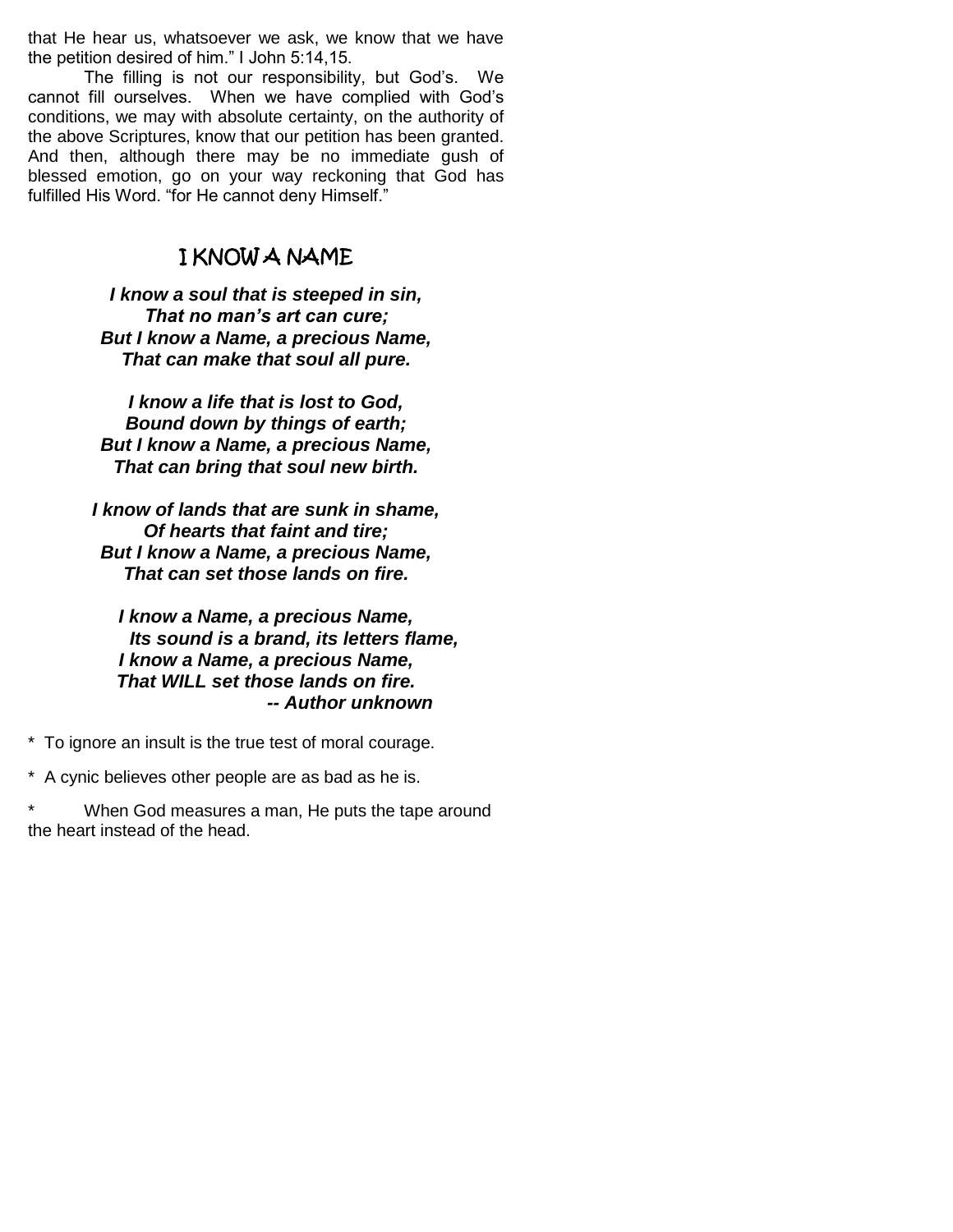#### *ENGAGED TO CHRIST*

#### Laura Bauer

*"Would to God ye could bear with me a little in my folly; and indeed bear with me,. For I am jealous over you with godly jealousy; for I have espoused you to one husband, that I may present you as a chaste virgin to Christ."* **II Corinthians 11:1,2.**

What a wonderful thought! One day I shall be married to my Lord. I am now engaged to him, and with the help of the Holy Spirit, I am preparing my wedding garments.

The word "engage" is very interesting, and has several meanings.

1. "To offer (as one"s word) as security for a debt or a cause." I offer my word - even my life - to Christ for the debt He has paid for my sake. "Who gave Himself for all, to be testified in due time." I Timothy 2:6.

2. "To entangle or entrap in, as if in a snare." I am truly entangled, entrapped by His love for me. Everywhere I go, He is with me, around me. He has ensnared me with His desires. "For this cause I, Paul, the prisoner of Jesus Christ…." Ephesians 3:1.

3. "To attract and hold by influence or power." I want Christ always to influence my life, and attract me by His power. He overwhelms me; He sways me. "Thine, O Lord, is the greatness, and the power, and the glory and victory, and the majesty; for all in the heaven and in the earth is Thine; Thine is the Kingdom, O Lord, and Thou art exalted as Head above all." I Chronicles 29:11.

4. "To interlock with; mesh." "For we are members of His Body, of His flesh, and of His bones" Ephesians 5:30. I am interlocked with Him more and more each day; so that one day, there will no longer be two people, He and I, but Christ only "…..and they two shall be one flesh" Ephesians 5:31. "I am crucified with Christ: nevertheless I live; yet not I, but Christ liveth in me: and the life which I now live in the flesh I live by the faith of she Son of God, who loved me and gave Himself for me" Galatians 2:20.

5. "To bind oneself to do something, especially, to bind by a pledge to marry." He has pledged Himself to marry those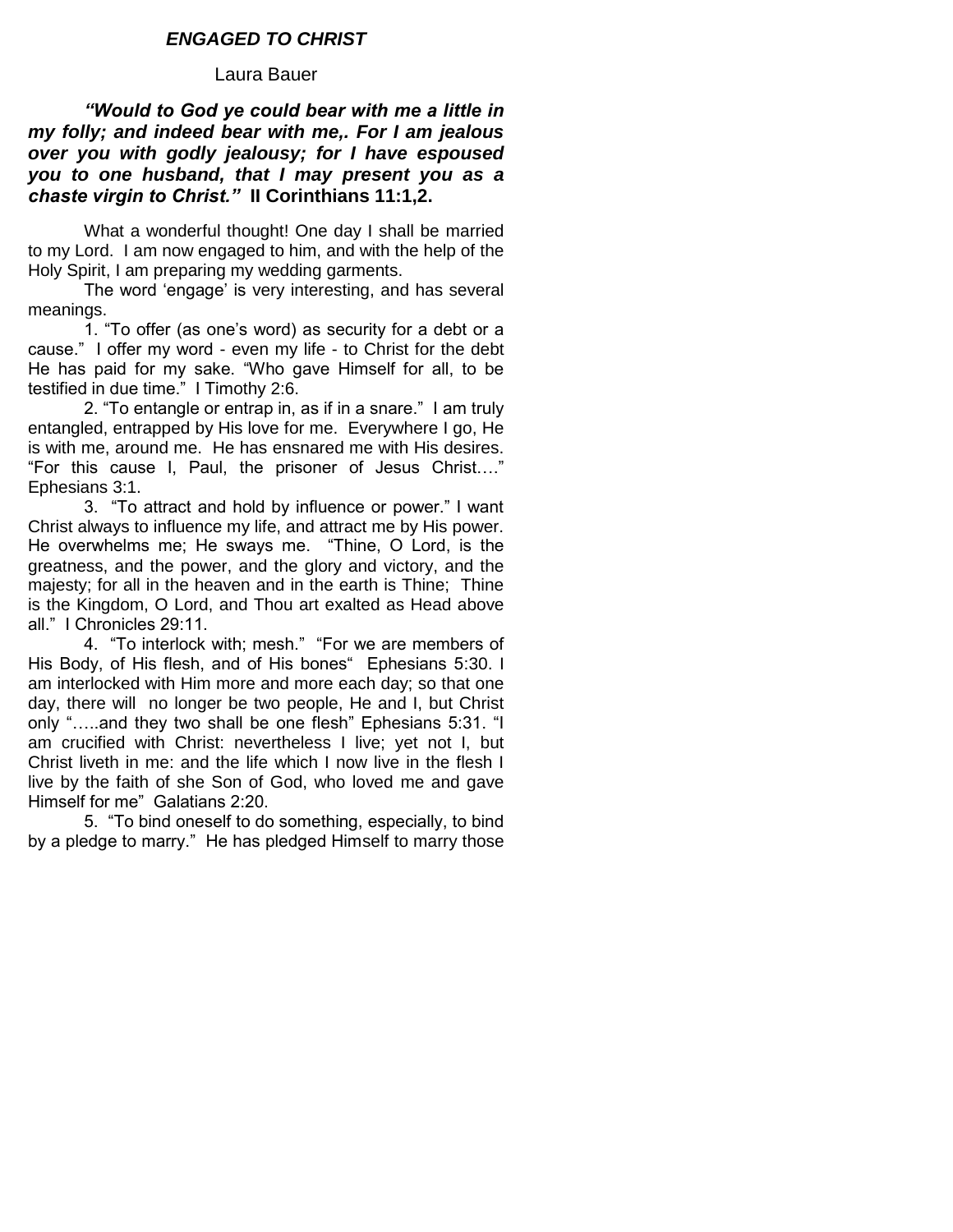whom He has redeemed, and who have let Him dwell in them. I pledge myself, consecrate my life to Him. "By a new and living way, which He hath consecrated for us, through the veil, that is, His flesh" Hebrews 10:20.

6. "To provide occupation for; involve; to induce to participate." The Lord has put my life to work. He has caused me to be involved and ready to participate in whatever He may ask me to do. It may be something important, or not so important, but as long as it is His will, I want to be involved in what He has for me. "For it is God who worketh in you both to will and to do of His good pleasure" Philippians 2:13.

7. "To enter into a contest." Once Christ saw that I was willing to be entrapped and influenced by Him; willing to interlock my life with His, pledge my devotion to Him, and become a devoted participant, he entered me into a contest, the wonderful race course. I want to finish this course so that I may win Him. "Know ye not that they which run in a race run all, but one receiveth the prize? So run, that ye may obtain" I Corinthians 9:24.

8. "To enter into conflict." And what a conflict it is! With the world, the flesh and the devil. Sometimes with family, and sadly enough, with other Christians. "Thou, therefore, endure hardness, as a good soldier of Jesus Christ. No man that warreth, entangleth himself with the affairs of this life, that he may please Him who hath chosen him to be a soldier" II Timothy 2:3, 4.

9. "A promise." He first made a promise to me; and I in turn made my promise to Him. "Being fully persuaded that, what He had promised, He was able also to perform." Romans 4:21.

10. "Guarantee." "Being confident of this very thing, that He which hath begun a good work in you will perform it until the day of Jesus Christ" Philippians 1:6. And I say "AMEN!"

The bridge you burn now may be the one you later need to cross.

The measure of a Christian is not how great his faith is but how great his love is.

Sometimes those who object to playing "second fiddle" shouldn"t be in the orchestra at all.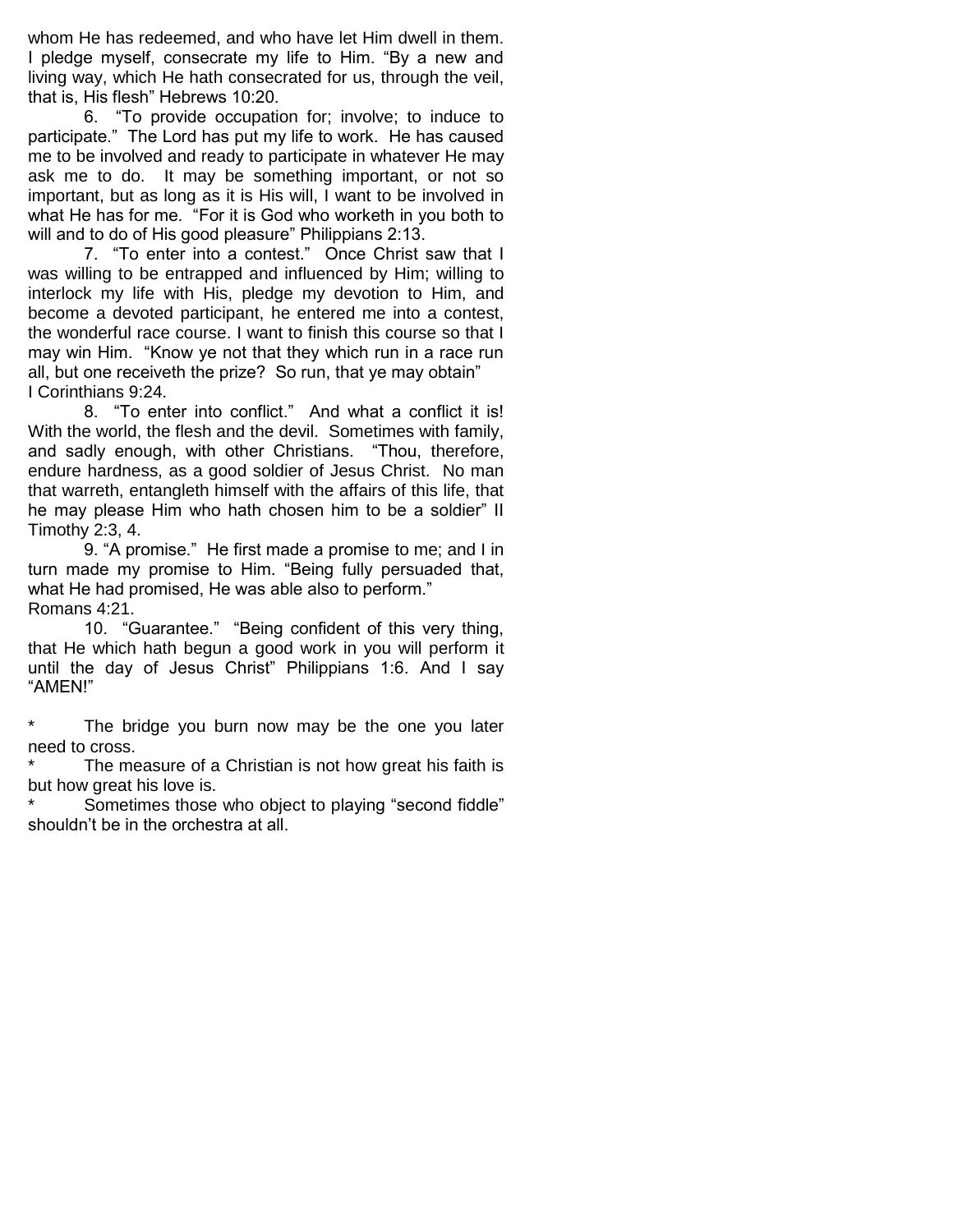## Editorial July 2010

"And the apostles said unto the Lord, Increase our faith." Luke 17:5

How many times have various members of the body of Christ uttered this prayer? The context wherein this statement is made however, has much to do with the freedom we so desperately desire and that we must have in our Christian experience. It comes on the heels of Jesus instruction regarding offenses. It is interesting that the disciples (learners) are here defined as "apostles," (messengers) and as such they must deal with those who would offend them in a very mature way. Jesus instructs them: "Take heed to yourselves: If thy brother trespass against thee, rebuke him; and if he repent, forgive him. And if he trespass against thee seven times in a day, and seven times in a day turn again to thee, saying, I repent; thou shalt forgive him." V. 3-4 It is at this point the apostles ask for the increase in faith for they undoubtedly knew that at this juncture that they really did not know how to believe God for such grace. Jesus immediately refers them to the scripture. "…..If ye had faith as a grain of mustard seed, ye might say unto this sycamine tree, Be thou plucked up by the root, and be thou planted in the sea; and it should obey you." Paul tells us plainly that "faith cometh by hearing and hearing by the word," thus this "mustard seed" faith comes through even the most minute and simplest portions of truth. One major fact we must learn in such matters is that "asking forgiveness" is imperative for the offender, and he does not do it to placate and appease the offended, but rather to clear his own conscience. We can live with the consequences of our sin, but we can never live with the guilt of them. On the other hand, granting forgiveness is an absolute necessity for the offended party. There is sometimes the mistaken idea that one need not forgive an offender unless he asks for it, but Paul tells us in Eph. 4:32 "And be ye kind one to another, tenderhearted, forgiving one another, even as God for Christ's sake hath forgiven you." The fact is that if we wait to forgive one who has trespassed against us to come and ask for such grace, we may wait a long, long, time, and we cannot afford to do that.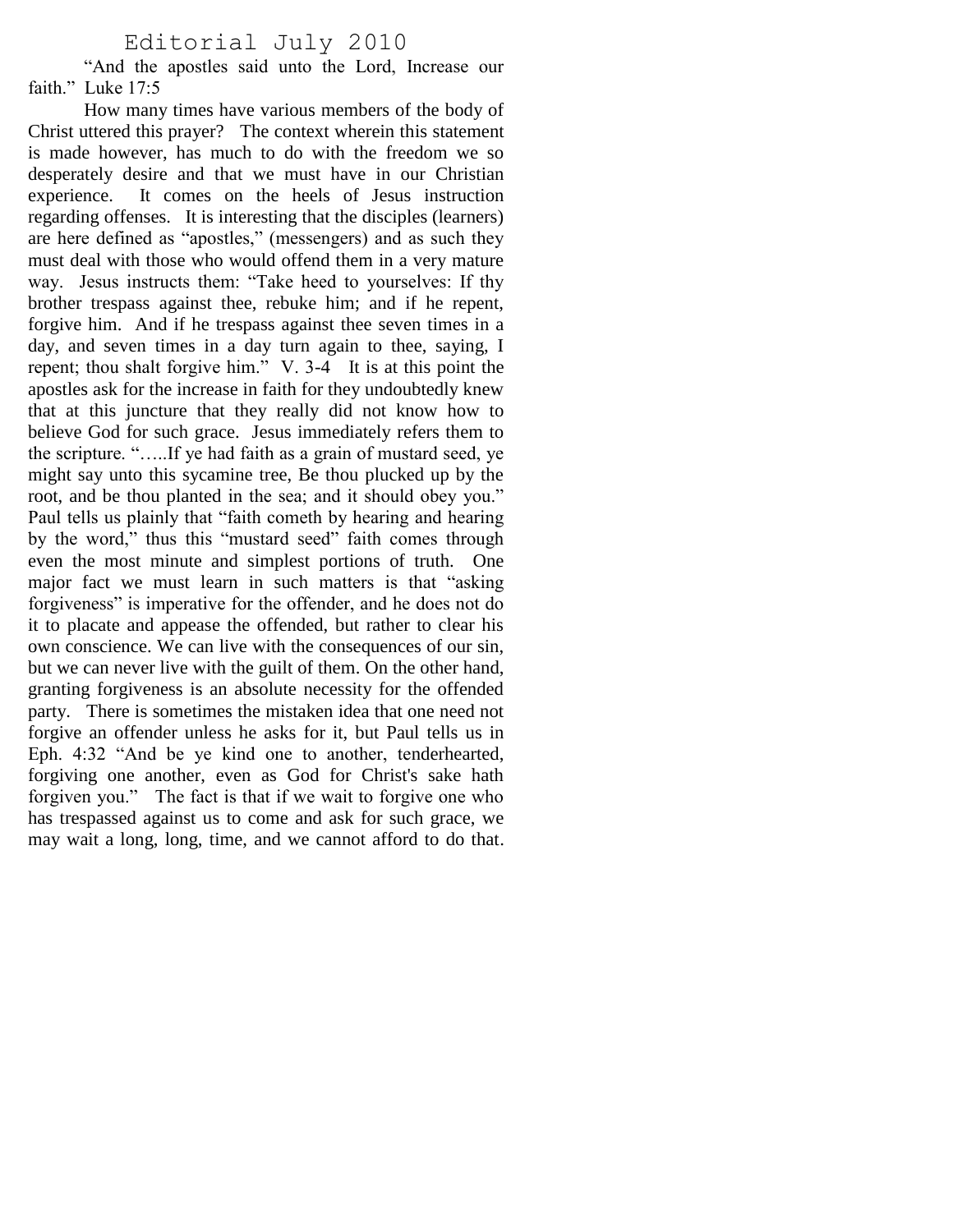This verse tells us that we must forgive "unilaterally" even as God for Christ's sake has forgiven us. If we do not forgive immediately, the "bitterness, and wrath, and anger, and clamour, and evil speaking,….with all malice:" of V. 31 has a very good chance of taking root within our own hearts and defiling many. Today, some seem to think they are punishing the offender by refusing to forgive him, but scripture plainly tells us, "Dearly beloved, avenge not yourselves, but rather give place unto wrath: for it is written, Vengeance is mine; I will repay, saith the Lord." Rom. 12:19 The offended must forgive and leave punishment to The Lord for his own protection. The fact is that God has already forgiven all men because of Jesus work on the cross, but only those who come to Him in true repentance actually enjoy freedom from that load of guilt. Likewise, the one who sins against men, must ASK forgiveness, otherwise he still bears the guilt of his offense.

Once again, Jesus" admonition in this portion is specifically for the offended apostles, and they are to be instructed by the parable recorded in v. 7-10, wherein The Master describes a servant coming from the field after working all day to immediately prepare his master's meal. The question is asked as to whether or not the servant should receive special reward for such a thing and the answer is "no" because it was simply his duty. The meaning is that the servant is simply acting according to who he is; a servant. Likewise Christians must act on who they are by nature, a new creation with the same spirit of grace manifested by Jesus and it is indeed their duty to be of the forgiving spirit described heretofore. GH

#### Announcement:

We have moved all the Grace & Glory literature from Mountain Grove and rejoice that we do have an abundance of the Grace & Glory Hymnal. If you would desire some of these song books, we will be glad to send them to you. We know that many of the older books are rather frayed and worn.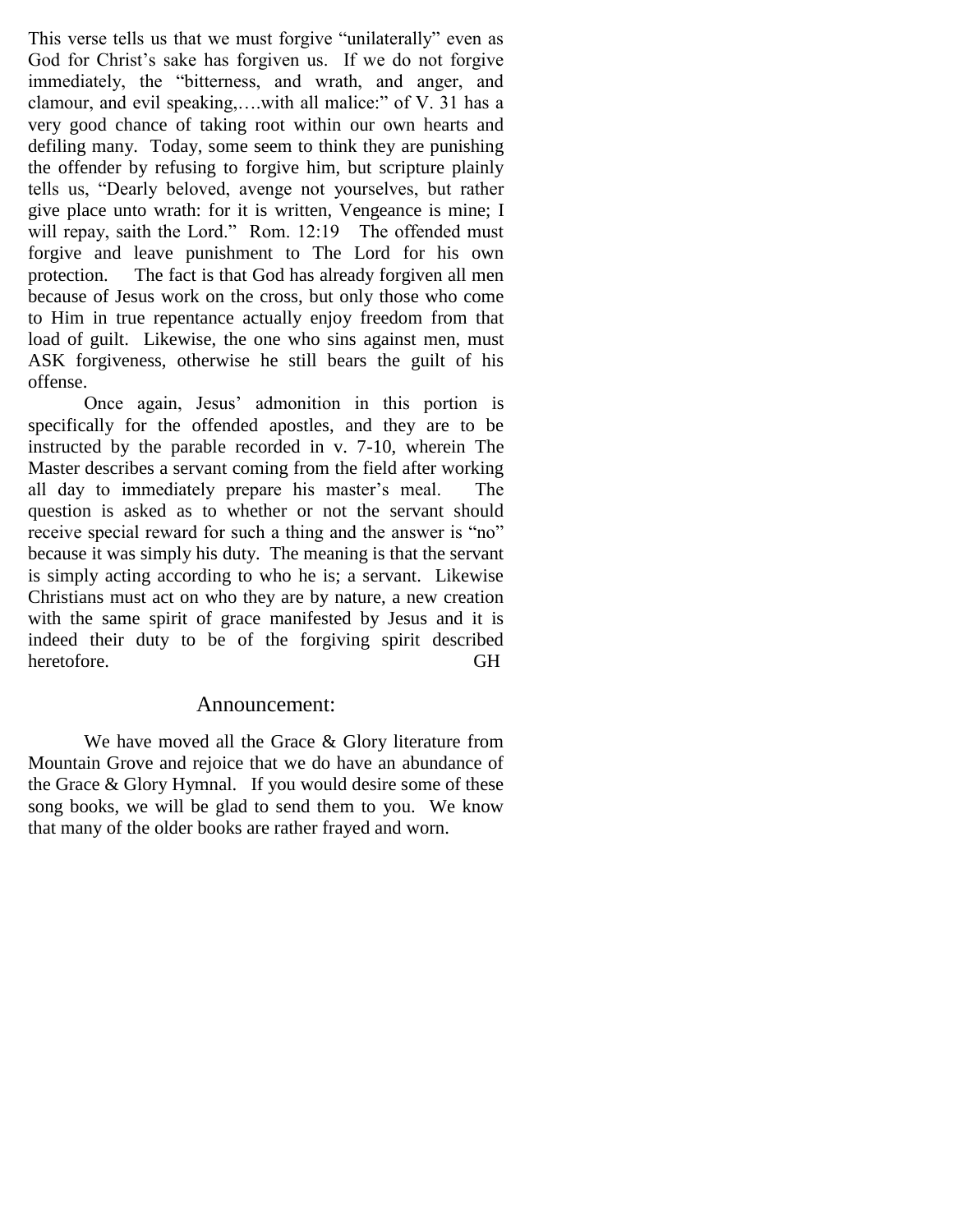## **Eyes Of Faith**

#### Ty Robinson

Consider some things we know about faith. "*The just shall live by faith ..."* (Rom. 1 :17; Gal. 3:11; Heb. 10:38, as quoted from Hab. 2:4). "*So then faith cometh by hearing, and hearing by the word* of *God.* Rom. 10:17 "*Now faith is the substance* of *things hoped* for, *the evidence* of *things not seen."* Heb. 11:1

God saw Israel as armies even while they yet were slaves in Egypt. They had been in bondage over four hundred years, without such an army, but He spoke these words to Moses: "... for in *this selfsame day have I brought your armies* out of *the land* of *Egypt: ...*." Ex. 12:17 The Lord saw the children of Israel redeemed from the land of Egypt before it transpired, for He "…calleth those things which be not as though they were." Rom. 4:17 Likewise, Moses must see the children of Israel, and their armies redeemed out of the land of Egypt through "eyes of faith," because it "was not evidenced yet!" Ex. 12:51 further states: "*And it came* to *pass the selfsame day. that the LORD did bring the children* of *Israel out* of *the land* of *Egypt by their armies".* 

The substance of things hoped for, and the evidence of things not seen, are then seen only with *"eyes* of *faith."* The term "eyes of faith" is not found in scripture, but this principle is found throughout the Bible. For example, when the Apostle Paul prays in Eph, 1:18 "*The eyes* of your *understanding being enlightened,...."* he is asking the Lord to open our spiritual "eyes of faith." He would have us enlightened by the Holy Ghost, to behold The Light as God does. Without this we cannot behold the deeper things of God.

Elisha learned to have "eyes of faith," and was taught to see hidden things the same way God does. II Kings 6: 15-17 relates the story of Elisha's servant who awoke one day surrounded by a large host of horses and chariots, "…*And his servant said unto him, Alas, my master! how shall we do? And he answered, Fear not:* for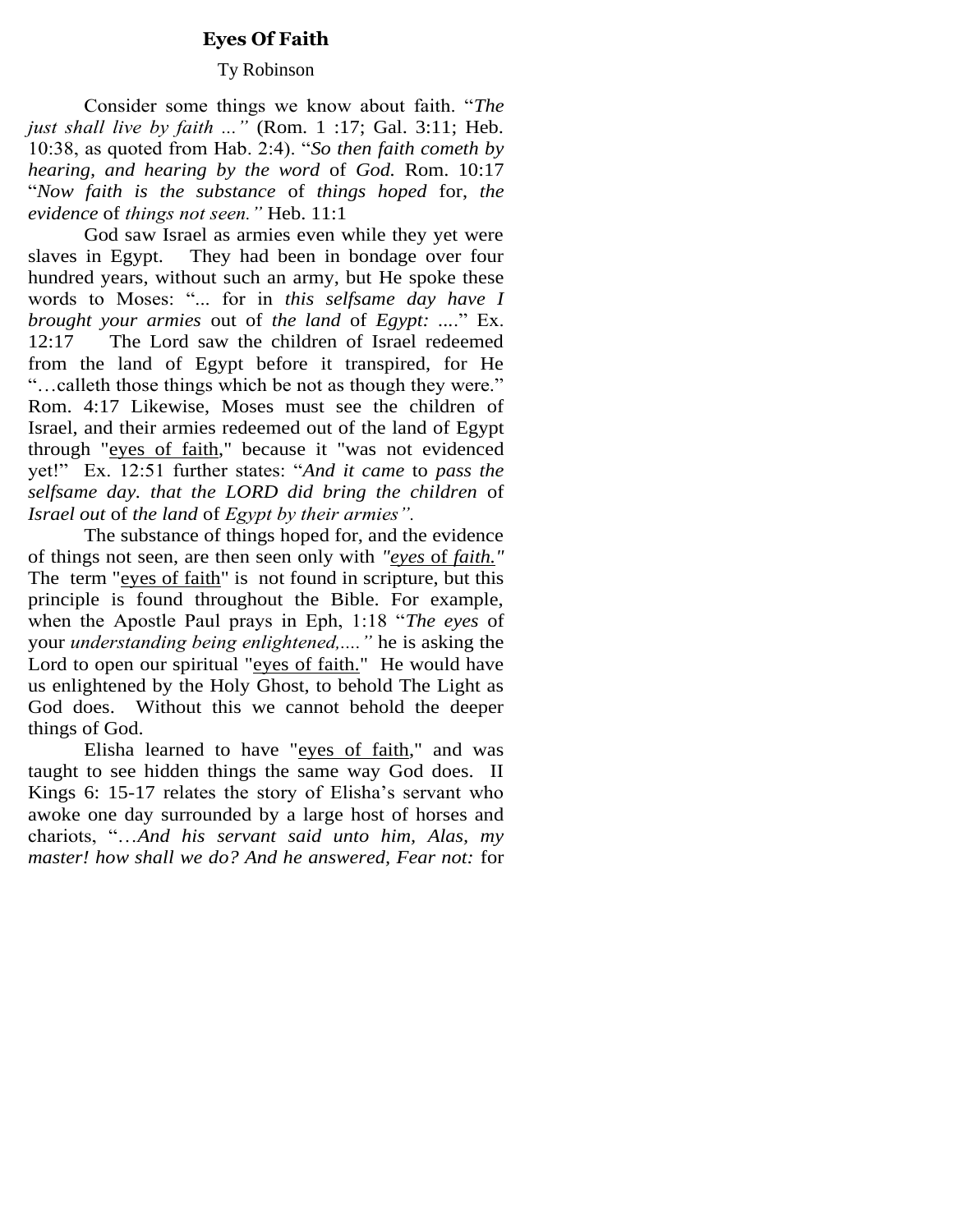*they that be with* us *are more than they that* be *with them. And Elisha prayed. and said, LORD, I pray thee, open his eyes, that he may see, And the LORD opened the eyes* of *the young man; and he saw: and, behold, the mountain*  was *full* of *horses and chariots* of *fire* round *about Elisha."* Elisha's eyes were not upon circumstance, but rather were clearly focused upon the Lord, as must be the case with all full overcomers, who then see victory rather than defeat. All full overcomers learn to see things from God"s perspective, with Holy Ghost enlightened "eyes of faith."

*"So then faith cometh by hearing, and hearing by the word* of *God."* Rom. 10:17 The Word of God, is none other than Jesus Christ Himself, (Rev. 19:13) thus, simply studying It, reveals more of Christ, and brings His Light to the darkest areas of our understanding, allowing our spiritual "eyes of faith" to be opened, by the power of the Holy Ghost. Jesus described the Holy Ghost as being "the Spirit of Truth," and His primary job is to "…*guide you into all truth, ...*and to*... shew* you *things* to come, ..." (John 16:13) thus explaining that it requires the enlightened spiritual eyes of Holy Spirit filled believers to perceive the Light of The Lord from God's perspective. The Bride of Christ will view things as Jesus sees them, through her Holy Spirit filled dove lit "eyes of faith." This is possible because God is able to do exceeding abundantly above all that we could ever ask or even think, according to the power that worketh in us, (paraphrasing Eph. 3:20).

Another example of "eyes of faith" being enlightened by the power of the Holy Ghost is found in Luke 2 when Jesus was presented for circumcision at the temple in Jerusalem. "*And, behold, there was* a *man in Jerusalem, whose name* was *Simeon; …waiting* for *the consolation* of *Israel: and the Holy* Ghost was *upon him. And it was revealed unto him by the Holy Ghost, that he should not see death, before he had seen the Lord's Christ. And he came by the Spirit into the temple: and when the parents brought in the child Jesus,* to *do for him* after *the custom* of *the law, Then took he him* up *in his arms, and*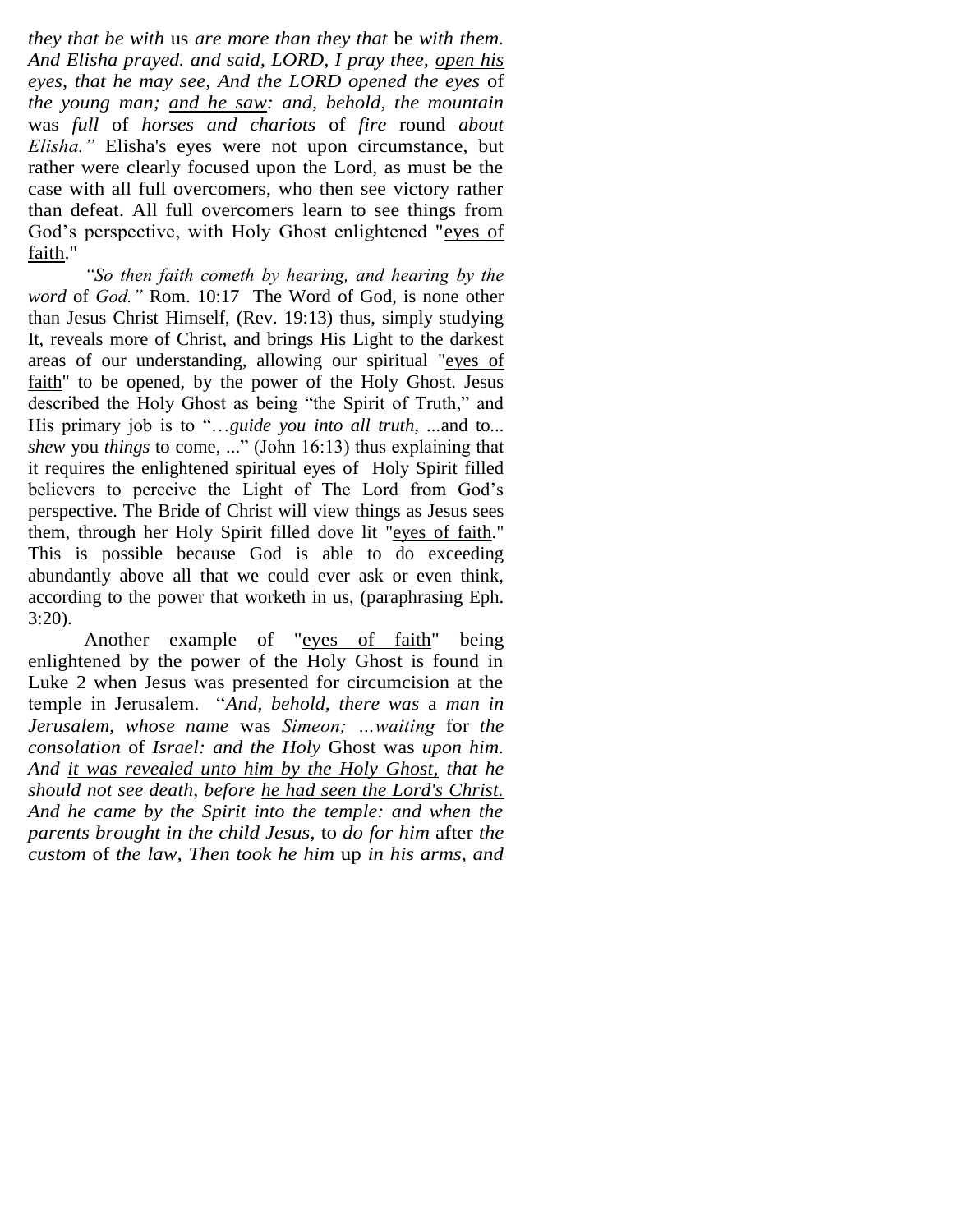*blessed* God, *and said, Lord, now lettest thou thy servant depart in peace, according* to *thy word: For mine eyes have seen thy salvation,* …*And Joseph and his mother marvelled* at *those things which were spoken* of *him. And Simeon blessed them, and said unto Mary his mother, Behold, this child is set for the fall and rising again* of *many in Israel;…." V. 25-36* Simeon was privileged to see "*the Lord's Christ"* with his own natural eyes, but with enlightened "eyes of faith" by the power of the Holy Ghost, he saw Jesus Christ the risen Saviour, having already acknowledged in verse 30 that Jesus Christ was his salvation!

The Old Testament worthies of faith also had "eyes of faith." Heb, 11:10 asserts that Abraham "*.. looked* for a *city which hath foundations, whose builder and maker is God."* How did this man of faith look for that heavenly city, except through "eyes of faith"? Study the life of this icon in the faith, and see how he became the father of the faithful, believing God who "*... calleth those things which be not* as *though they were ..."* Rom. 4:17.

Job too had "eyes of faith," though it took some time for him to behold all that God wanted him to see with them, much as it does for all of us. Job had no scripture text to claim, but he did have a knowledge of God; knew his "redeemer liveth," and believed that no man could approach God, except on the basis of blood sacrifice. The 42 chapters of Job, (probably the oldest book in the Bible), emphasize the importance God places in just one man's life, and how He caused Job to better focus his "eyes of faith," to behold the deeper things of God. One of Job's three friends, Eliphaz the Temanite, was the eldest son of Esau, Jacob's brother, placing Job's life between Abraham and Moses. These chapters cover a time period of about one year.

Chapter 1:1-5 affirms that Job was perfect, and upright, a man who feared God, eschewed evil, and continually offered burnt offerings to God on the behalf of himself, and his family. He was not aware of the conversation in heaven between God and Satan, but we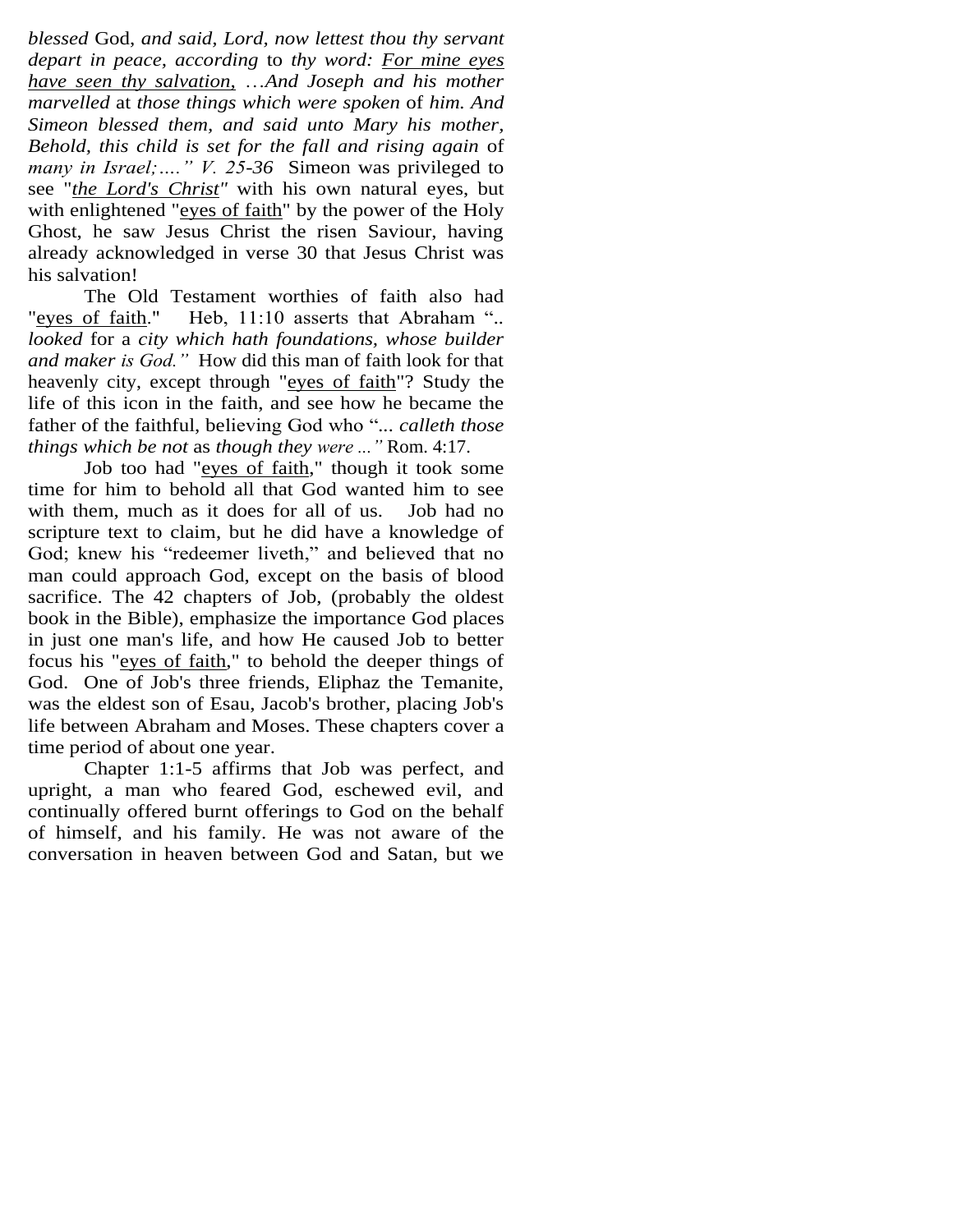are, and Job 1:8-12 shows The Lord"s appreciation of Job"s heart as He found him like no other man in the earth, as noted above. Satan then expressed to God how He had a hedge about Job, and had blessed him in everything. He then requested that the hedge be lifted, thinking Job would surely curse God. God granted Satan's request with the restriction that He could not put his hand on Job. The rest of chapter 1 reveals that Job lost his sons and daughters and all his herds, but Job's faith in God did not waiver, as we read "*Then Job arose, and rent his mantle, and shaved his head, and fell down*  upon *the ground, and worshipped, And said, Naked came I out* of my *mother's womb, and naked shall I return thither: the LORD gave, and the LORD hath taken away; blessed be the name* of *the LORD. In all this Job sinned not, nor charged* God *foolishly"* V. 20-22

Satan was in no wise satisfied with all that God had permitted him to do to Job, thus he requested God to lift the hedge a little more, and allow him to touch his f1esh and bone thinking this would cause Job to curse God. "*And the LORD said* unto *Satan, Behold, he is in thine hand; but save his life."* Job 2:6 Once again, Job was privy to none of the conversations between God and Satan, but the Lord knew Job's heart, and that he was a man of faith, who, with his "eyes of faith" continued to look unto the Lord.

After Satan left the presence of the Lord he "*... smote Job with* sore *boils from the sole* of *his* foot unto *his crown ...."* V. 7 Job has suffered the loss of all his substance, his children, and now the additional great aff1iction in his health, yet we do not read that he wavered in the measure of faith expressed thus far. Quite the contrary, for Job 2:9-10 declares: "*Then said his wife*  unto *him, Dost thou still retain thine integrity? curse*  God, *and die. But he said* unto *her,* Thou *speakest as one*  of *the foolish women speaketh. What? shall we receive good at the hand* of God, *and shall* we *not receive evil? In all this did not job sin with his lips."*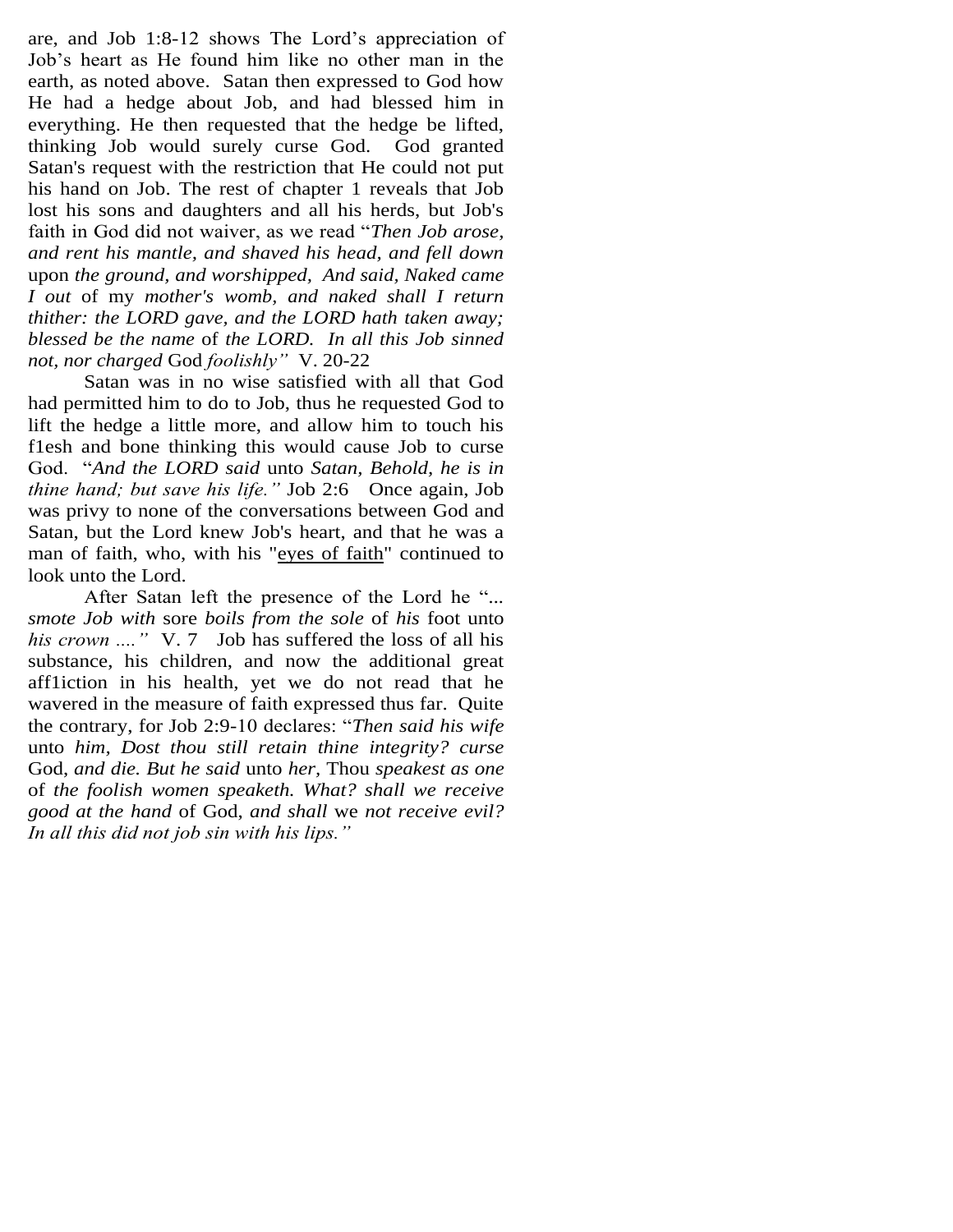Chapters 3-31 consist of Job's discourses with his three friends. Chapters 32-37 are a report of God"s messenger, a younger observer of Job by the name of Elihu, who had the "inspiration of the Almighty." Job 32:8 During Job"s conversations with his friends, he spoke of God 54 times, but made reference to himself over 700 times. He expressed a desire to die 13 times, and spoke of death 96 times, never once speaking of life. The following verses express some of what Job had to say in these chapters that relate to our subject on having "eyes of faith."

Job 10: 1-5 "My *soul is weary* of *my life; I will leave my complaint upon myself; I will speak in the bitterness* of *my soul. I will say unto God, Do not condemn me; shew me wherefore thou contendest with me. Is it good unto thee that thou shouldest oppress, that thou shouldest despise the work* of *thine hands, and shine upon the counsel* of *the wicked? Hast thou eyes* of *flesh?* or *seest thou as man seeth? Are thy days as the days* of *man?"* Jesus fulfilled these requirements when He took upon Himself the form of a man. John 1:14 "*And the Word was made flesh, and dwelt among us, ...*." Heb, 2:14-18 further explains it: *Forasmuch then as the children are partakers* of *flesh and blood, he also himself likewise took part* of *the same; that through death he might destroy him that had the power* of *death, that is, the devil; And deliver them who through fear* of *death were all their lifetime subject* to *bondage. For verily he took not on him the nature* of *angels; but he took on him the seed* of *Abraham. wherefore in all things it behoved him* to *be made like unto his brethren, that he might be a merciful and faithful high priest in things pertaining* to God, to *make reconciliation* for *the sins of the people.* Jesus had eyes of flesh, and "eyes of faith." He did indeed see as man seeth, and He saw with His "eyes of faith" things men cannot see until, and unless, He reveals it unto them.

*"Though he slay me, yet will I trust in him: .."*  cried Job in chapter 13:15. This is a most noble and remarkable proclamation of faith, for the Hebrew word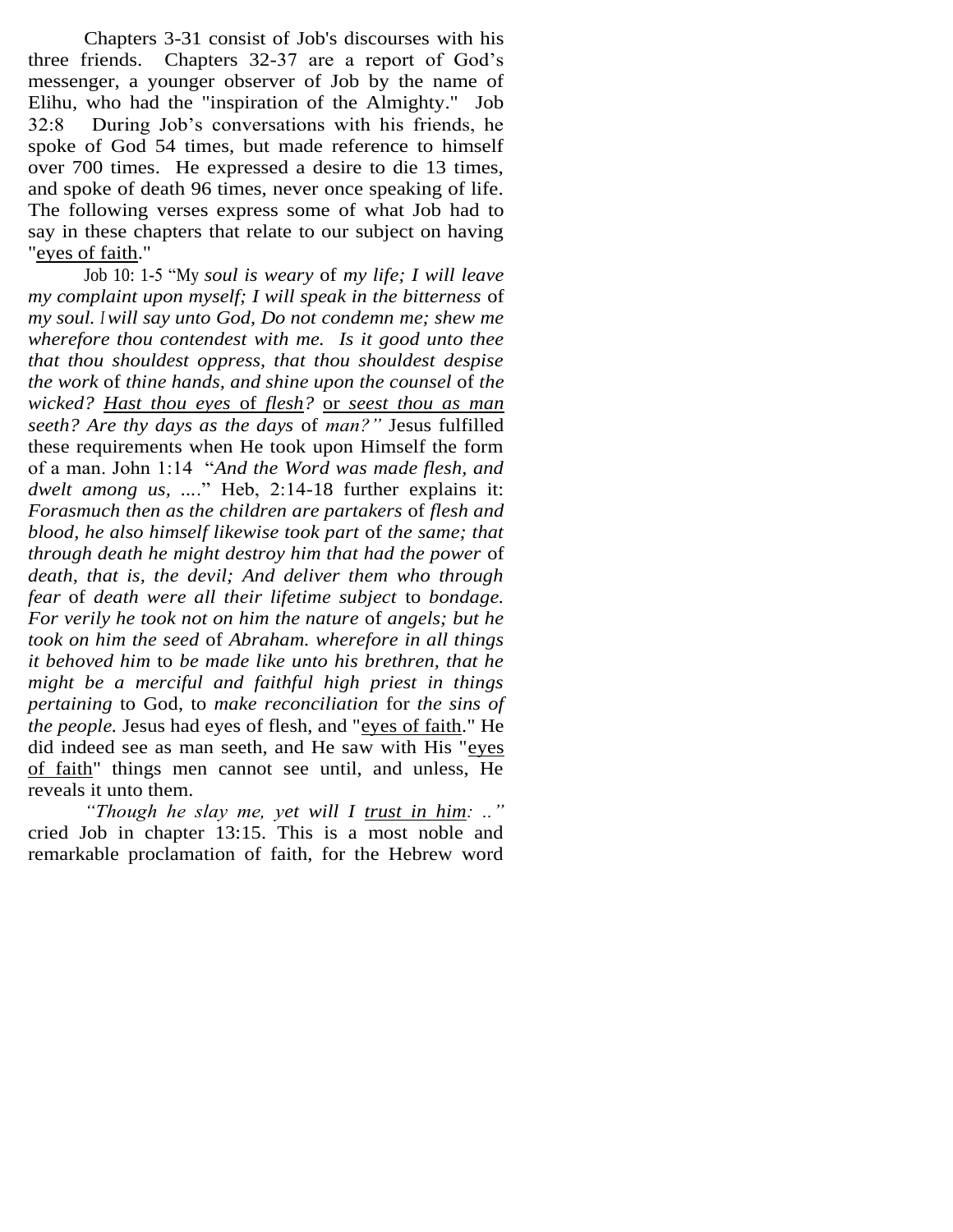"trust" equates to the new Testament words "faith," or "believe." Prov. 30:5 states: *"Every word* of *God is pure: he is a shield unto them that put their trust in him."* This statement also proves that Job knew the word of God even though it had not been penned yet, and he knew the word of God by the hearing of the ear proving the truth of Rom. 10:17: "So *then faith cometh by hearing, and hearing by the word* of *God."* 

Job 19:25-27 reveals more of what Job believed, and already saw with his "eyes of faith." *"For I know that my redeemer liveth, and that he shall stand at the latter day upon the earth….Whom I shall see* for *myself, and mine eyes shall behold, ..."* 

Job"s next profound statement relates both what he sees, and what he does not yet perceive, with his "eves of faith." *Behold, I go* forward, *but he is not there; and backward, but* I *cannot perceive him: On the left hand, where he doth work, but I cannot behold him: he hideth himself on the right hand, that I cannot see him: But he knoweth the way that I take: when he hath tried me, I shall come forth as* gold. Job 23:8

*"Oh that one would hear me! behold my desire is, that the Almighty would answer me,..."* Job 31:35 Again Job did not know of the conversations between Satan and God concerning him, yet be has divulged his innermost thoughts throughout this book, and God heard him, knowing his thoughts afar. Job has finally "expressed all" and thus "*The words* of *job are ended."* Job. 31:40

Finally chapters 38 through 41 show the Lord's response as He "…answered Job out of the whirlwind,.." asking him some seventy-two questions, which actually opened Job's "eyes of faith" to clearly see God's Almighty hand in everything, and in every detail of his life. "*Then Job answered the LORD, and said, I know that thou canst* do *every thing, and that no thought can be withbolden* from *thee. Who is he that hideth counsel without knowledge? therefore have I uttered that I understood not; things too wonderful* for *me, which I knew not. Hear, I beseech thee,* and *I will speak: I will demand* of *thee, and declare thou unto me.* . *I have heard*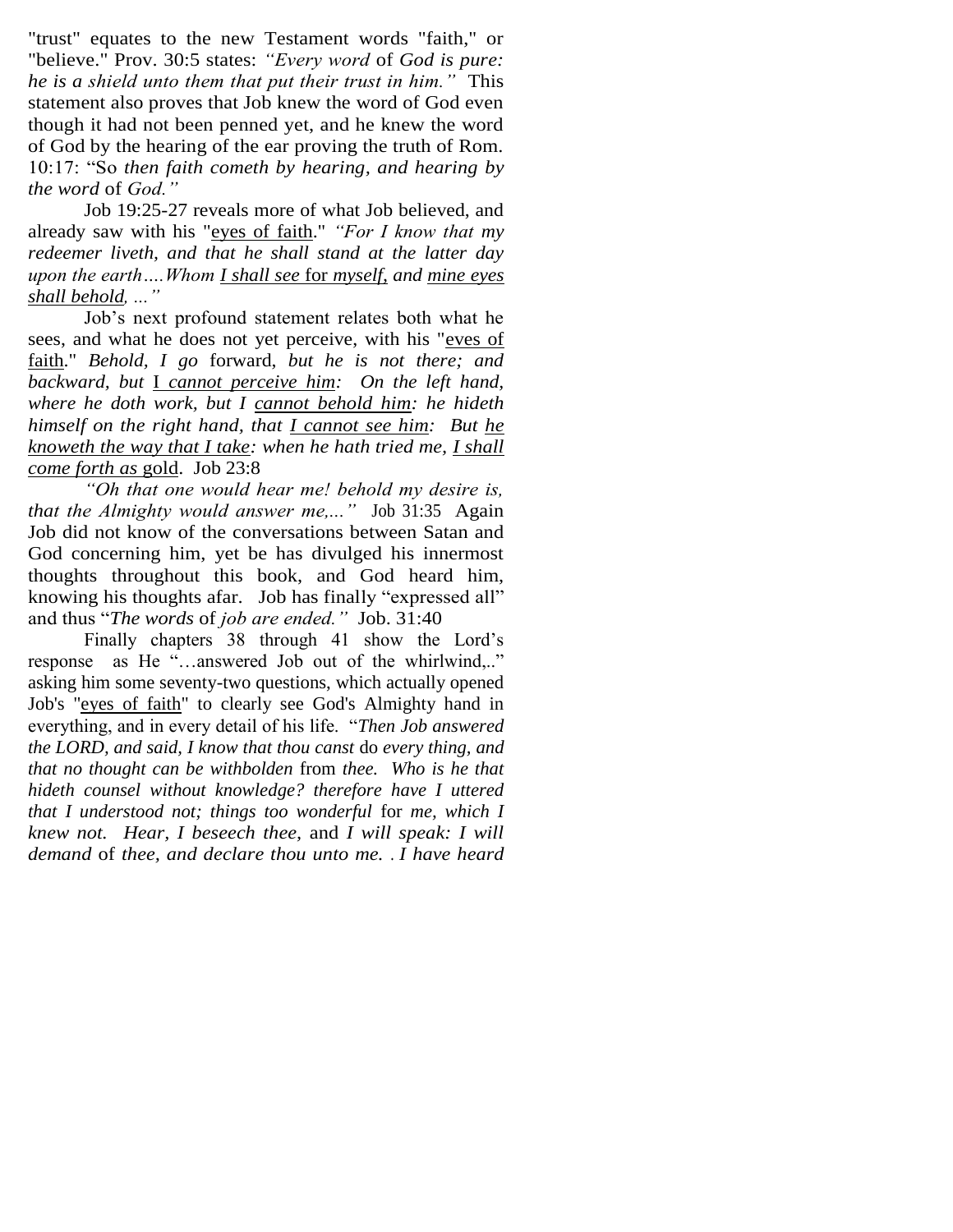of *thee by the hearing* of *the ear: but now mine eye seeth thee.* Job 42:1-5

Truly Job now saw with "eyes of faith" what the Lord was doing in his life. In these processes Job learned the principle of what Paul wrote in 2 Cor. 4:17-18. "*For our light affliction, which is but* for a *moment, worketb for us a* far *more exceeding* and *eternal weight* of *glory: While we look not at the things which are seen, but* at *the things which are not seen: for the things which are seen* are *temporal;* but *the things which are not seen are eternal.* 

Heb. 12:1 "*Wherefore seeing we also are compassed about with* so *great a cloud* of *witnesses, let* us *lay aside every weight, and the sin which doth so easily beset us, and let us run with patience the race that is set before us, Looking unto Jesus the author and finisher* of *our faith; who for the joy that was set before him endured the cross, despising the shame, and is set down at the right hand* of *the throne* of God. Let us see these things with our "eyes of faith."

~~~~~~~~~~~~~~~~~~~~~~~~~~~~~~~~~~~~~~

### A Walk Of Faith Alone

In stillness I can hear Him; midst throngs I'm made aware He's ever present near me; ne'er a time He isn't there Each season of my life, tho, lends a cross, I've always known When companion doth surround me, in truth I'm kept alone

It matters not my being, that joy should fill my soul Or flood-tides o'er take me, with sorrow, pain and woe Tho" love be round about me, with family and with friend Alas, I'm but a pilgrim, sojourning till life's end

God purposed this; He knew t'was best for me this way to take I'm set apart; claimed by The King, 'tis all for Jesus sake My path at times has lonely been, and often have I cried And lo He whispers in my ear, 'tis all for you, my bride

The Master of the universe He is, and yet He's chosen me To reign with Him in Heaven's court, throughout eternity I'll run the race before me set, with patience to endure My life, my heart, my faith like gold, by fire is made pure

Marilyn Higgins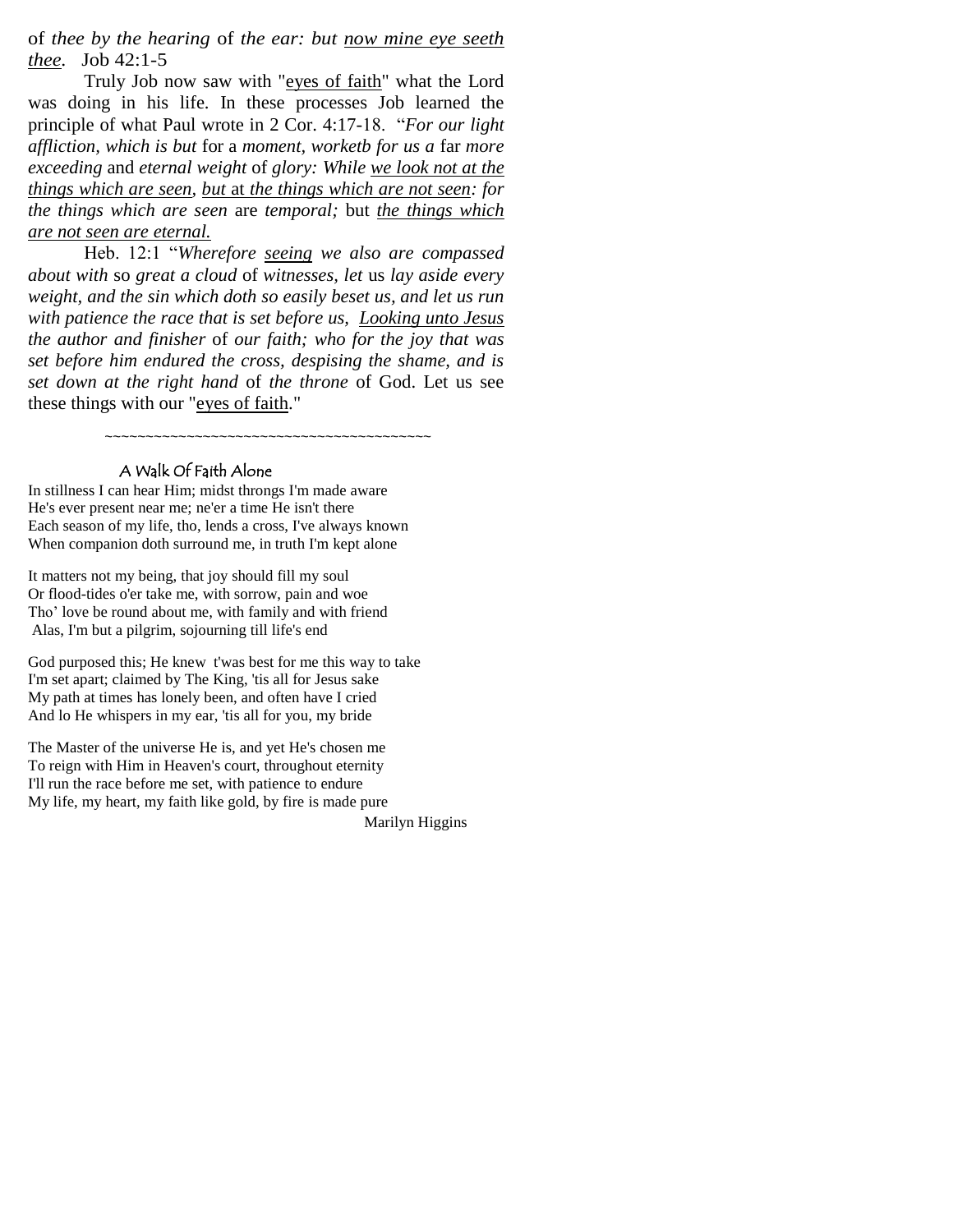## **IN THE SONG OF SOLOMON**

#### Fellowship With Jesus (2:1-13)

#### Alice S. Mooneyhan

The Shulamite speaks and says, "I am the rose of Sharon, and the lily of the valleys." S.O.S. 2:1 There are two contrasting thoughts in this verse -- exaltation and humiliation. In Christ we are exalted to the place of sonship, but to ourselves, we are still in the body of humiliation. The rose of Sharon is a prominent plant, while the lily of the valley is a very lowly one. They represent two phases of our Christian lives. In II Corinthians 12, Paul speaks of himself in the new creation as "a man in Christ," which shows our exalted place in Christ. Later he said, "Yet of myself I will not glory, but in mine infirmities." This speaks of humiliation, a body of weakness.

"As the lily among thorns, so is My love among the daughters." Ch. 2:2 The thorn speaks of the curse (Gen, 3:18). The Lord told Adam that the ground would be cursed for his sake, and thorns and briers it would bring forth. The daughters were compared with thorns, while the Shulamite was compared with the lily of the valley. The law was also a curse to all who were under it. "For as many as are of the works of the law are under the curse: for it is written, Cursed is everyone that continueth not in all things which are written in the book of the law to do them" - Gal. 3:10. Many Christians put themselves under the law, and seek to be justified by the law. They are "thorny" Christians -- they are fallen from grace. Such saints are critical and faultfinding, especially with those who enjoy their liberty in Christ.

2:3. "As the apple tree among the trees of the wood, so is my Beloved among the sons. I sat down under His shadow with great delight, and His fruit was sweet to my taste." Here she compares Him with an apple tree in contrast with the other trees of the wood. He is a fruit-bearing tree. In Revelation 22, Christ is seen as the Tree of Life, bearing twelve manner of fruit. In the garden of Eden, the tree of life was typical or figurative of Christ. As she found her Beloved to be shelter and sustenance, so Christ is our Shelter and sustenance. That is so wonderful! We can find a rich pasture in this Song of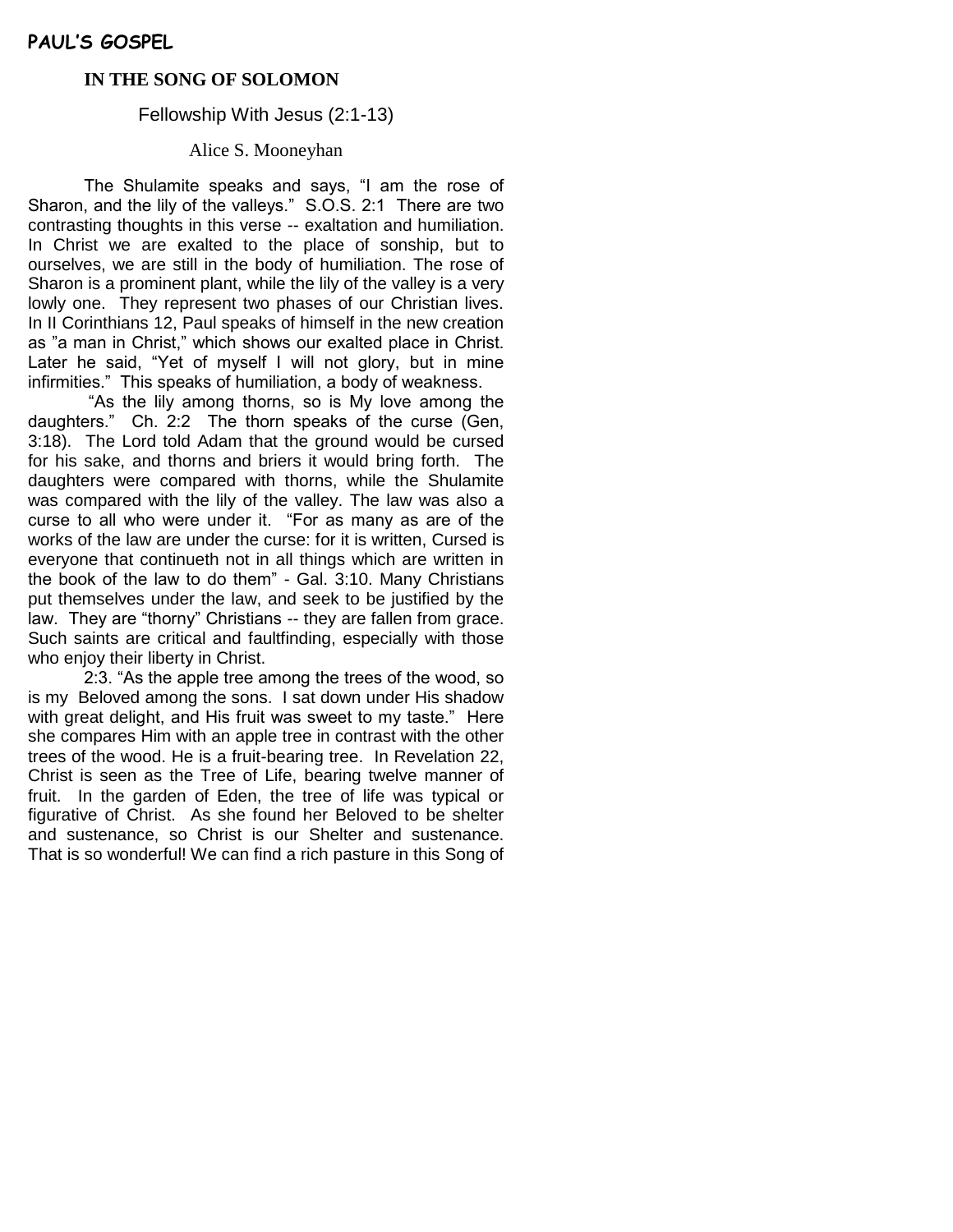Solomon's, by trusting the Holy Spirit to reveal the truth to our hearts. She sat down under the apple tree, and His fruit was sweet to her taste. "O taste and see that the Lord is good" - Psalm 34:8. Everyone who has tasted of Christ will say, "Yes, He is good!"

2:4. "He brought me to the banqueting house." Now, this does not mean that the Shulamite was given to drinking wine. In Ephesians 5, we have the Scripture: "Be not drunk with wine, wherein is excess; but be filled (continually filling) with the Spirit." That was the kind of wine she was drunk on - the Spirit. The apostles were drunk from the Spirit on the day of Pentecost. Peter said, "These are not drunken, as ye suppose." But that is the effect that the Holy Spirit has upon us. He fills us so full that we may appear to be drunken. We do not seem normal; and we are not. We are normal Christians, but not normal according to the standard of the world.

The rest of this verse is absolutely wonderful, if you have ever experienced it. "And His banner over me was love." In order to make you understand what it means to me, I will say this. The worst trial I ever had in my life was ended when the Lord spoke this verse to me. It was ended instantly, as far as the trial was concerned, though the circumstances had not changed one whit. It was the devil tempting me, taunting me, drawing pictures for me -- mental pictures -- putting fear upon me. "Fear hath torment" - I John 4:18. I tell you, I feared. It was for someone else, but it was extreme mental torture. When the whisper came to me, "The Lord loves you," my trial was gone. I rejoiced in the Lord. "His banner over me was love." That banner is a wonderful thing; it is a sign of His presence. Flags are used to show the presence of different personages. When His presence (banner) is over us, nothing can hurt us.

In the Army, banners are used to distinguish one regiment from another, in the Navy, to distinguish the nationality of the ships, or to denote the presence on board of a high-ranking officer, on a castle to denote the presence of the owner. Other flags inspire confidence or fear depending upon their traditional use. There was the skull and crossbones of the pirate ships, the red flag of defiance and battle, the black flag of no mercy; the yellow flag of quarantine; the white flag of peace. A flag at half-mast indicates mourning, while the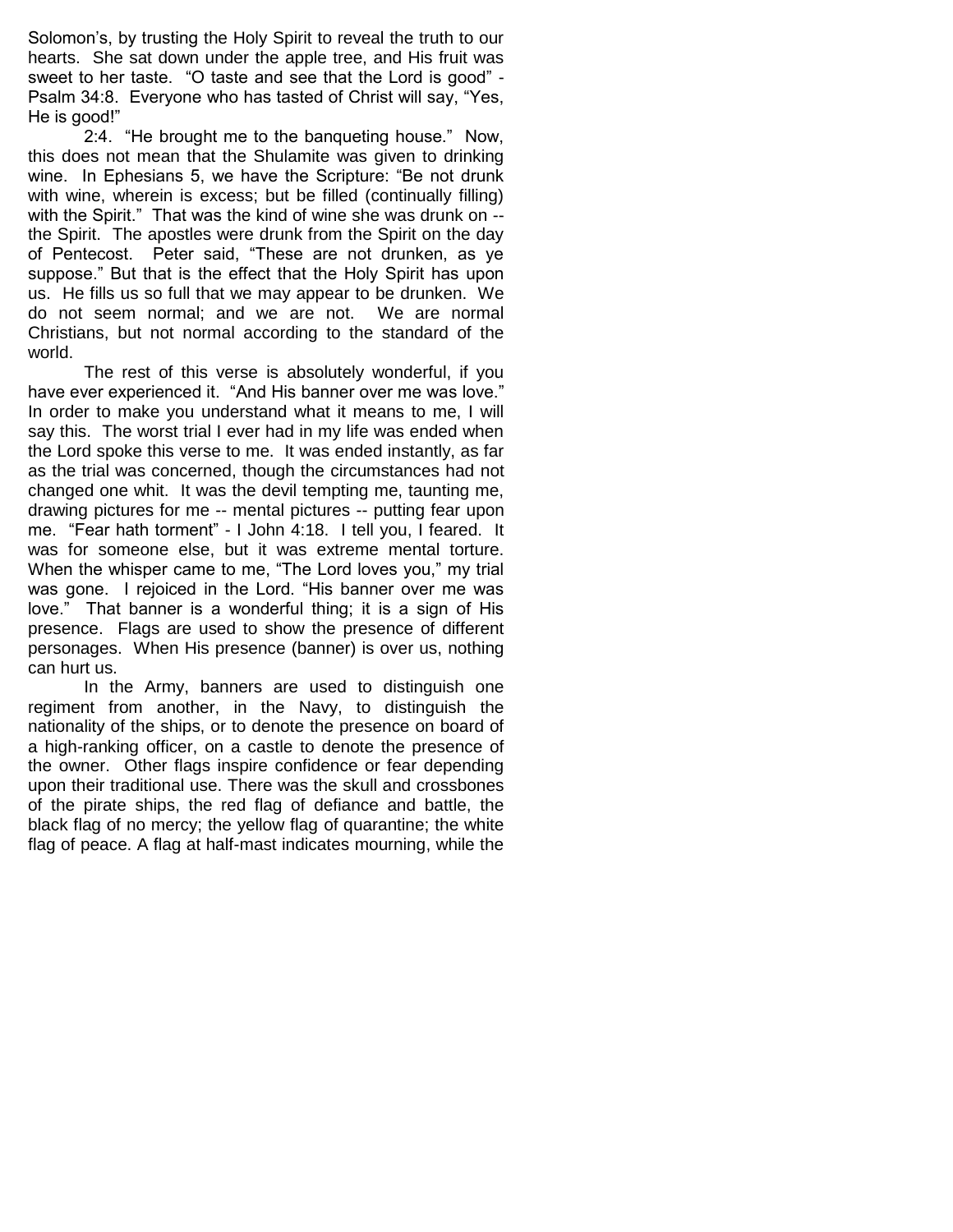flag lowered in battle is the sign of surrender. These have been recognized symbols throughout the world for centuries.

His banner of love over us is displayed to all . Unfurled over us, it assures us always that "If God be for us, who can be against us?" - Romans 8:31. A condemned man, covered with the flag of his country is protected. So Christ unfolds His banner over us, not only when we are sitting in the house of wine, but also in sorrow, sickness, trials, and tests when Satan tries to defeat us. Out faith can see His banner, which is otherwise invisible, through the clouds of Satan"s opposition and warring. "When the enemy shall come in like a flood, the Spirit of the Lord shall lift up a standard against him" - Isaiah 59:19. Praise the Lord!

2:5. "Stay me with flagons, comfort me with apples: for I am sick of love." The only cure for lovesickness is more love. That is what she wants:

> "More about Jesus would I know, More of His grace to others show; More of His saving fullness see, More of His love who died for me."

2:6. "His left hand is under my head, His right hand doth embrace me." This reminds us of Romans 8:39 that tells us nothing shall "separate us from the love of God, which is in Christ Jesus our Lord." We come into that sweet fellowship with the Lord, and there is nothing that can rob us of that wonderful place. Later on, we hear another woman saying, "His left hand *should* be under *my* head, and His right hand *should embrace me*" - 8:3. The one speaking in Verse six is sure of His affection. She has the assurance of His love and His fellowship. Is it not blessed to know that someone surely loves us? We may not be sure of the love of others, but the love of Jesus Christ is everlasting and will never fail. Praise the Lord! "God is faithful, by whom ye were called unto the fellowship of His Son Jesus Christ our Lord" - I Cor. 1:9. God has called us into this place. We have found that Christ wants to obtain a Bride, and we eagerly long for that place.

2:7. "I charge you, O ye daughters of Jerusalem, by the roes, and by the hinds of the field, that ye stir not up, nor awake (my) love, till He please." She says, "Do not disturb." This is the solemn charge to act as cautiously as a hunter would with wild hinds or roes. They are most easily startled; their hearing is acute. The daughters of Jerusalem are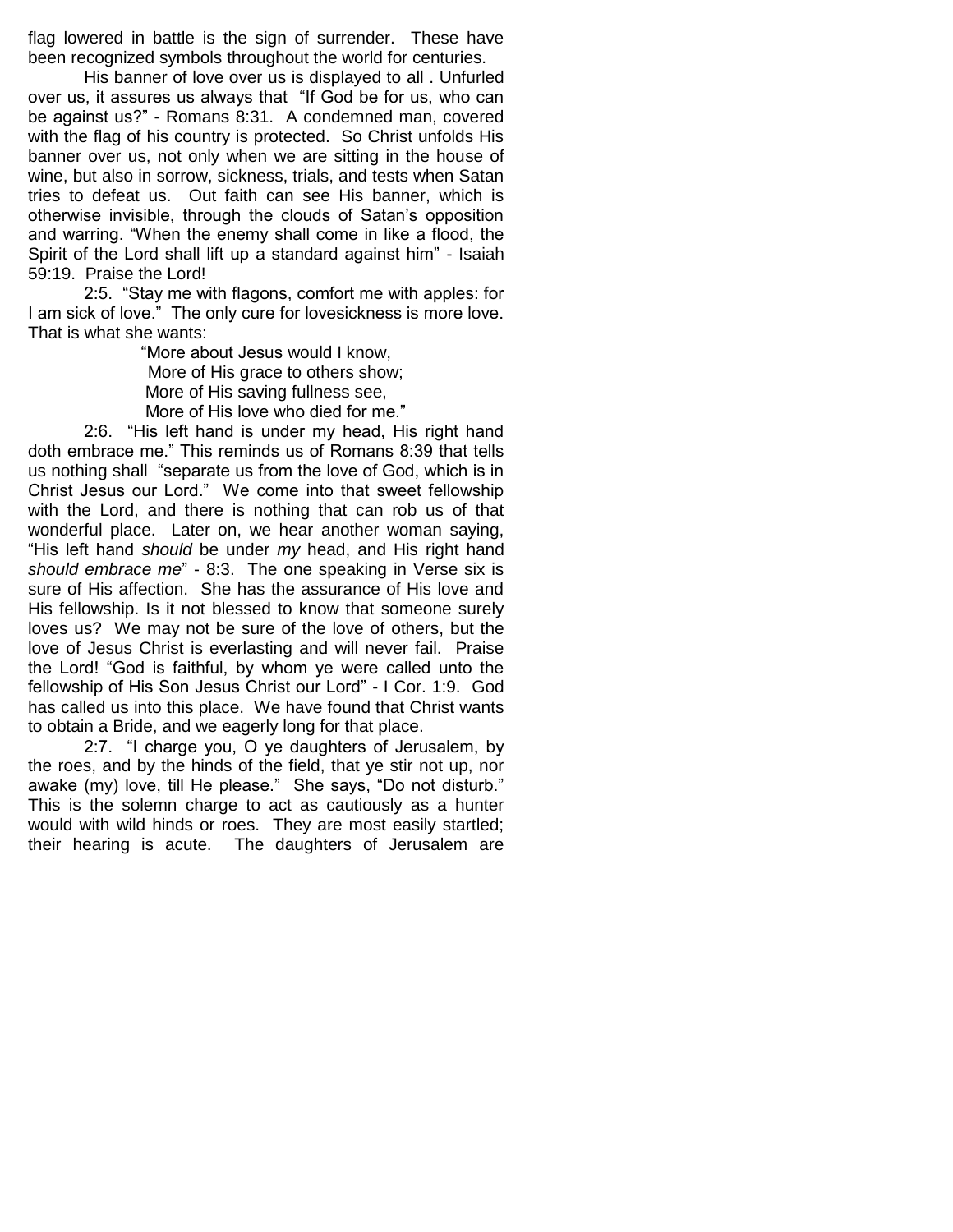cautioned to let this one alone. "Mary hath chosen that good part, which shall not be taken away from her" - Luke 10:42. We desire that our most intimate fellowship with the Lord be undisturbed.

(To Be Continued)

~~~~~~~~~~~~~~~~~~~~~~~~~~~~~~~~~~~~~~~~

## **The Old Rugged Cross**

On a hill far away, stood an old rugged cross, the emblem of suff"ring and shame; And I love that old cross where the dearest and best for a world of lost sinners was slain.

O that old rugged cross, so despised by the world, Has a wondrous attraction for me; For the dear Lamb of God left His glory above, To bear it to dark Calvary.

In the old rugged cross, stained with blood so divine, A wondrous beauty I see; for "twas on that old cross Jesus suffered and died, To pardon and sanctify me.

To the old rugged cross, I will ever be true, Its shame and reproach gladly bear; Then He'll call me some day to my home far away, Where His glory forever I"ll share.

## Chorus:

So I"ll cherish the old rugged cross, till my trophies at last I lay down; I will cling to the old rugged cross, And exchange it some day for a crown.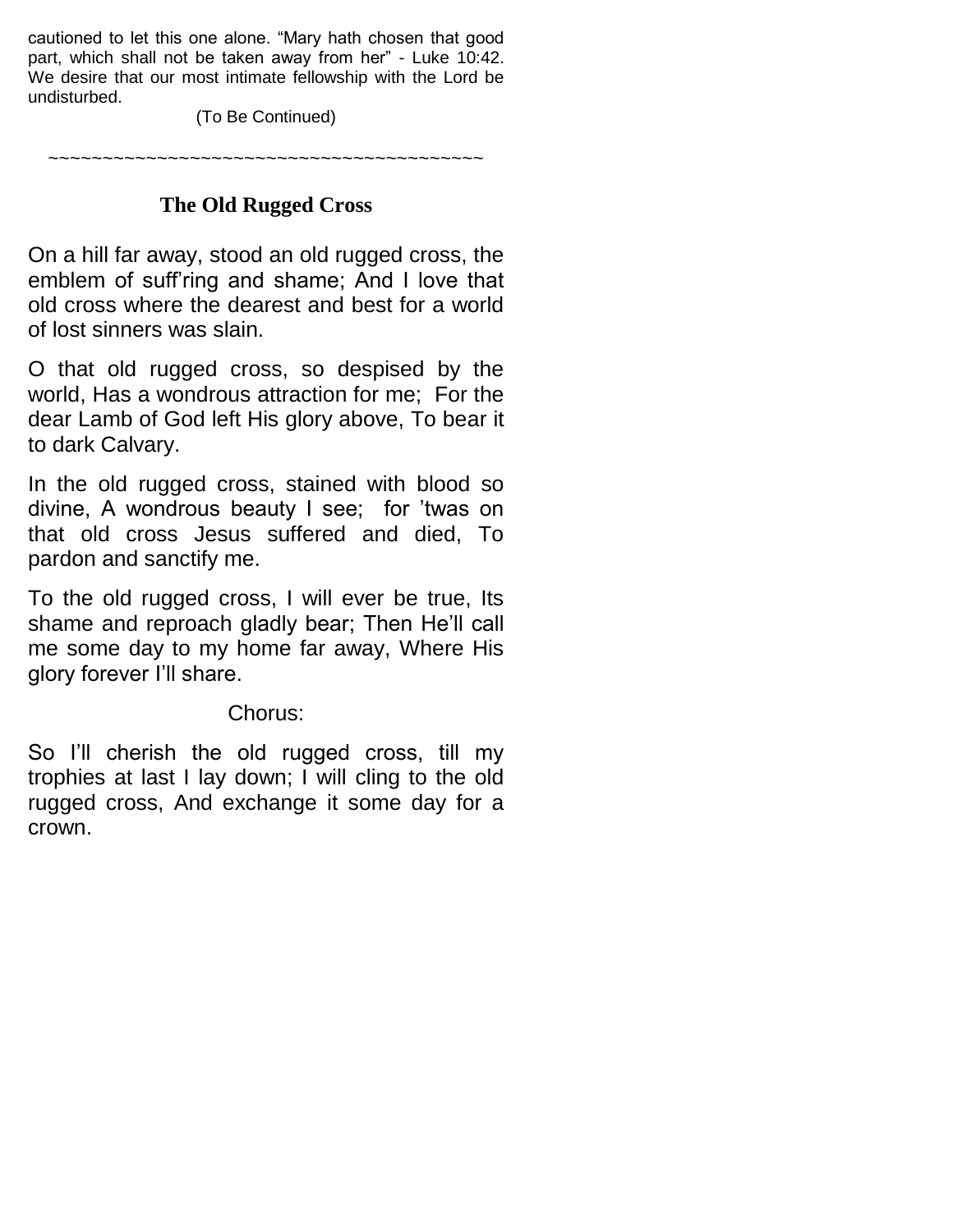#### The Old Rugged Cross *Author-George* Bennard, 1873-1958 *Composer-George* Bennard, 1873- 1958 *Meter-Irregular* with Chorus

"Who His own self bare our sins in His own body on the tree, that we, being dead to sins, should live unto righteousness: By whose stripes ye were healed." I Peter 2:24

Seldom can a song leader suggest a time for favorites from any congregation without receiving at least one request for "The Old Rugged Cross. " This gospel hymn, a sentimental favorite of Christians and unsaved alike, was written by George Bennard in 1913. It is generally conceded to be the most popular of all twentieth century hymns.

George Bennard was born in Youngstown, Ohio, but his parents soon moved to Albia, Iowa, and later to the town of Lucas in the same state. It was here that young George made his personal acceptance of Christ as his Savior. Following the death of his father before George was sixteen years of age, he entered the ranks of the Salvation Army. Bennard and his first wife served for a period of time as officers in this organization.

Consequently, Bennard was ordained by the Methodist Episcopal Church, where his devoted ministry was highly esteemed. For some time he was busily involved in conducting revival services, especially throughout the states of Michigan and New York. One time, after returning to Michigan, he passed through a trying experience which caused him to reflect seriously about the significance of the cross and what the Apostle Paul meant when he spoke of entering into the fellowship of Christ's suffering. As Bennard contemplated these truths, he became convinced that the cross was more than just a religious symbol but rather the very heart of the gospel. George Bennard has left the following account regarding the writing of this hymn:

The inspiration came to me one day in 1913, when I was staying in Albion, Michigan. I began to write "The Old Rugged Cross." I composed the melody first. The words that I first wrote were imperfect. The words of the finished hymn were put into my heart in answer to my own need. Shortly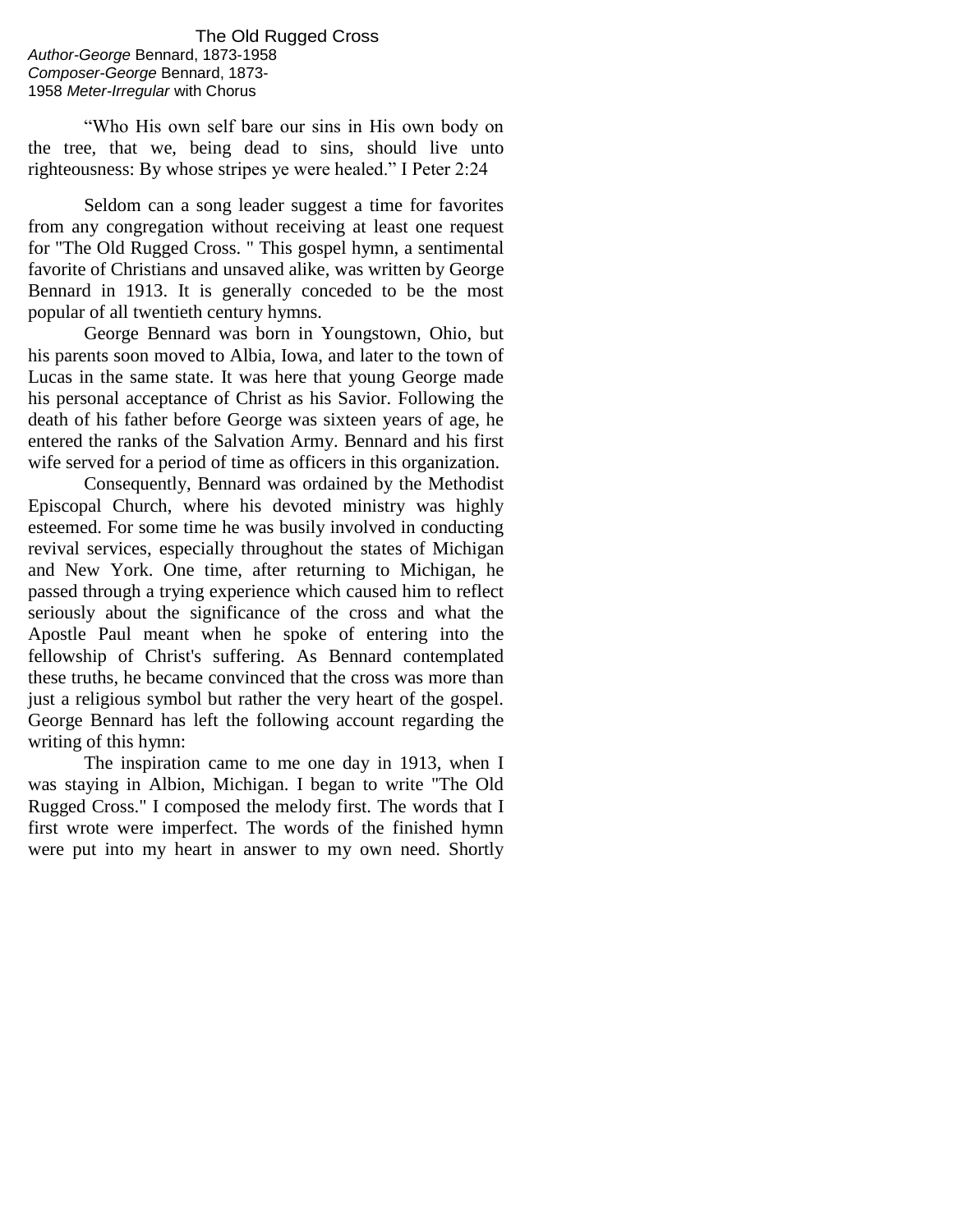thereafter it was introduced at special meetings in Pokagon, Michigan on June 7, 1913. The first occasion where it was heard outside of the church at Pokagon was at the Chicago Evangelistic Institute. There it was introduced before a large convention and soon it became extremely popular throughout the country.

Shortly after writing this hymn, George Bennard sent a manuscript copy to Charles Gabriel, one of the leading gospel hymn composers of that era. Gabriel's prophecy, "You will certainly hear from this song," was soon realized as "The Old Rugged Cross" became one of the most widely published songs, either sacred or secular, in this country.

Bennard continued his evangelistic ministries for forty additional years following the writing of this hymn. He wrote other favorite gospel hymns, but none ever achieved the response of "The Old! Rugged Cross." On October 9, 1958, at the age of eighty-five. Bennard exchanged his "cross for a crown." He spent the last years of his life by the "side of the road, " a few miles north of Reed City, Michigan. Near this home there still stands a twelve foot high cross with the words, " "The Old Rugged Cross" - Home of George Bennard, composer of this beloved hymn. "

Although it has often been stated that we do not worship the cross as such but rather the Christ of the cross, one cannot ponder the truths of Christ's atonement without a keen awareness of the centrality of the cross in God's plan of redemption for lost mankind.



Taken from "101 Hymn Stories," Copyright © 1982 by Kenneth W. Osbeck. Published by Kregel Publications, Grand Rapids, MI. Used by permission of the publisher. All rights reserved.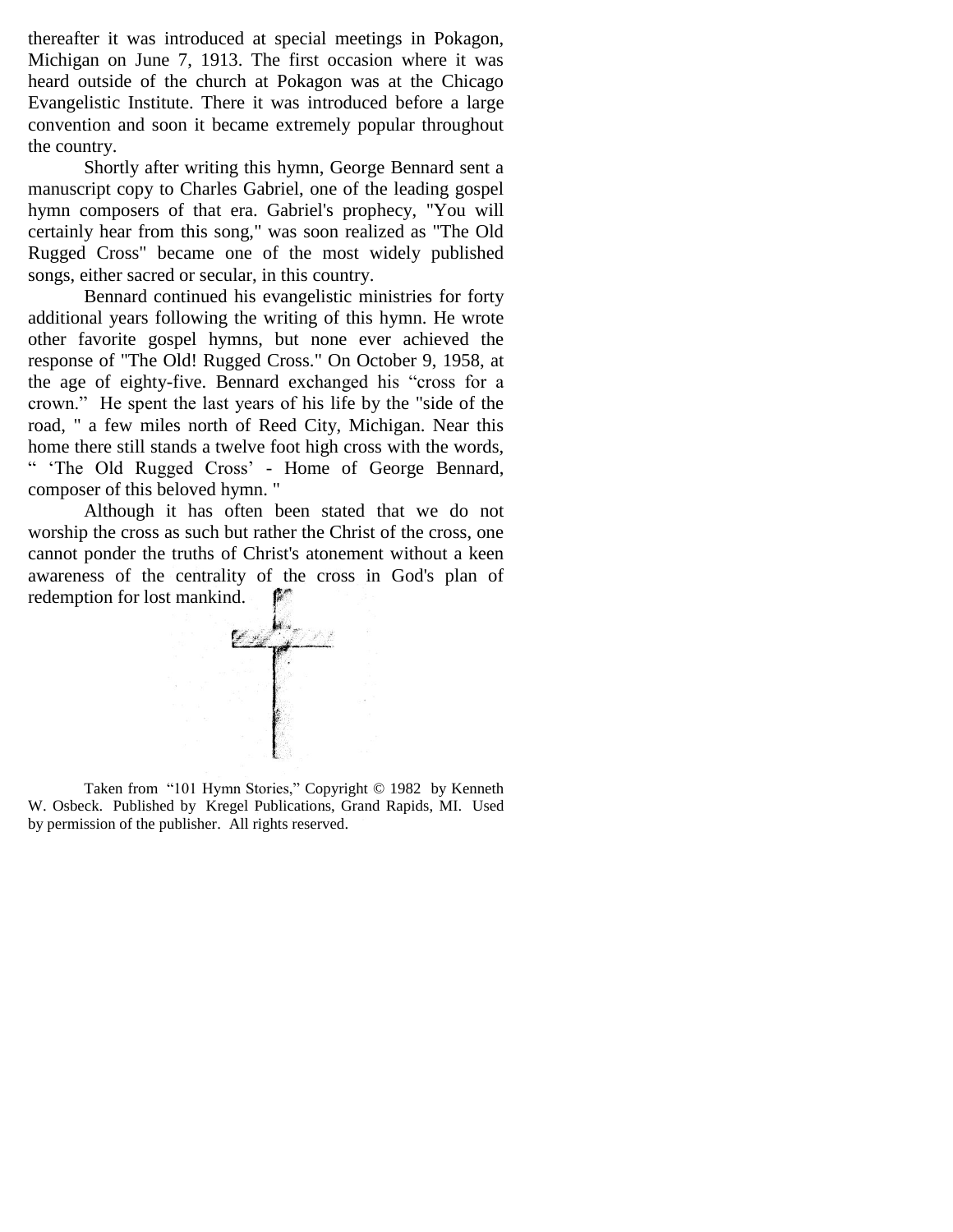### *"THE COMPASSIONATE CHRIST"*

#### Dorsey L. Crow

"BUT WHEN HE SAW THE MULTITUDES, HE WAS MOVED WITH COMPASSION ON THEM, BECAUSE THEY FAINTED, AND WERE SCATTERED ABROAD, AS SHEEP HAVING NO SHEPHERD" Matthew 9:36.

A more vivid or touching account of the human emotions of our Lord cannot be found in the entire Gospel record. Seeing the bewildered and helpless multitudes, the great heart of the compassionate Christ was deeply moved with pity and sympathy for them. He did not see them merely as sheep looking to be fed because they were weary, cold and hungry; but He saw them as sheep on the run for their lives from the harassment of bloodthirsty wolves. He saw them as the prey of thieves and robbers. Through eyes of unequaled compassion, Jesus saw them as lost and unloved, doomed and dying; and turning to His disciples He called upon them for fellowship in prayer that others might see as He saw and love as He loved.

No greater single need exists in our generation than that of human compassion for other humans. Hearts filled with true pity and sympathy for others are few and far between in this tragic hour of human history. In New Testament days, the poverty program was carried on by the churches; but the modern church has become so elated with self-sophistication that the "ethical" thing to do is to turn such unsavory programs over to government directed programs and personnel. In reference to compassion, "egoism" best describes the age in which we live. This philosophy, in due time, will destroy the person or nation who courts its cause, because it never gives. Egoism and compassion cannot live in the same heart, for ego cares for ME, while compassion cares for THEE.

The Bible tells us in Galatians 6:2, "Bear ye one another"s burdens, and so fulfill the law of Christ." If we would bear one another"s burdens we must have compassion for the burdened. What is compassion? Webster says it is "to suffer with another, to have pity and sorrow for another's distress or misfortunes; to have sympathy; to be tender; to be merciful."